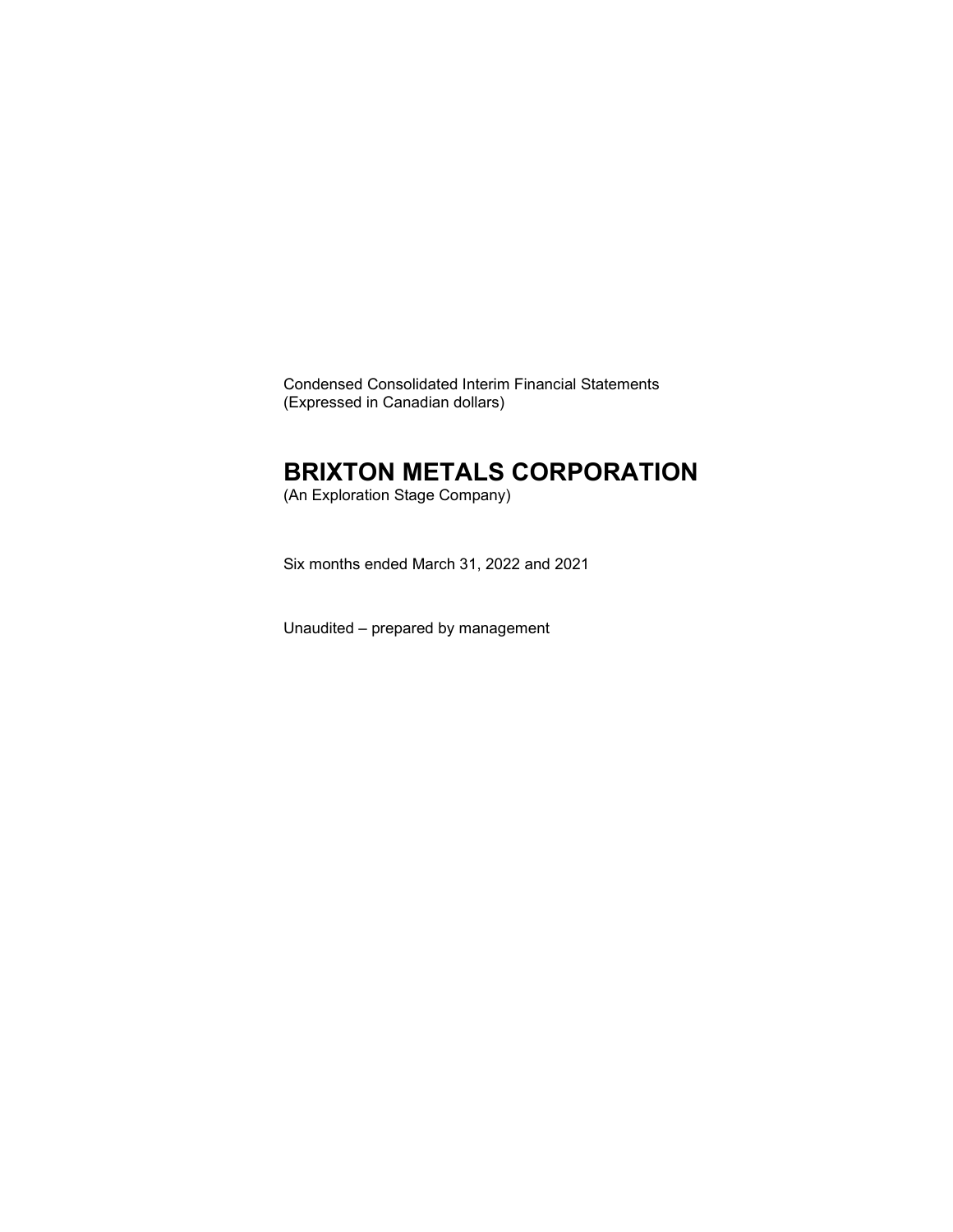(An Exploration Stage Company)

Condensed Consolidated Interim Statements of Financial Position (Unaudited – expressed in Canadian dollars)

|                                                                 |                         | March 31,        | September 30,            |
|-----------------------------------------------------------------|-------------------------|------------------|--------------------------|
|                                                                 |                         | 2022             | 2021                     |
| <b>Assets</b>                                                   |                         |                  |                          |
|                                                                 |                         |                  |                          |
| Current assets:                                                 |                         |                  |                          |
| Cash                                                            | \$                      | 11,750,177       | \$<br>2,314,564          |
| Receivables (Note 5)                                            |                         | 1,146,526        | 1,178,057                |
| Prepaid expenses (Note 6)                                       |                         | 322,640          | 41,395                   |
|                                                                 |                         | 13,219,343       | 3,534,016                |
|                                                                 |                         | 572,859          | 572,859                  |
| Restricted cash (Note 7)<br>Equipment (Note 8)                  |                         | 339,622          | 414,518                  |
| Exploration and evaluation assets (Note 9)                      |                         | 7,704,694        | 8,282,356                |
|                                                                 |                         |                  |                          |
| <b>Total Assets</b>                                             | $\overline{\mathbf{S}}$ | 21,836,518       | \$<br>12,803,749         |
| Liabilities and Shareholders' Equity                            |                         |                  |                          |
| <b>Current liabilities:</b>                                     |                         |                  |                          |
| Accounts payable and accrued liabilities                        | \$                      | 41,479           | \$<br>296,792<br>202,039 |
| Due to related parties (Note 10)<br>Lease liabilities (Note 11) |                         | 37,688<br>21,189 | 45,273                   |
| Rental deposit (Note 9(c))                                      |                         |                  | 50,000                   |
| Flow-through share premium liability (Note 12(b))               |                         | 1,711,796        | 402,931                  |
|                                                                 |                         | 1,812,152        | 997,035                  |
|                                                                 |                         |                  |                          |
| Reclamation obligation (Note 9)                                 |                         | 176,075          | 176,075                  |
| <b>Total Liabilities</b>                                        |                         | 1,988,227        | 1,173,110                |
| Shareholders' equity:                                           |                         |                  |                          |
| Share capital (Note 12(b))                                      |                         | 64,246,358       | 54, 547, 497             |
| Reserves (Note 12(d))                                           |                         | 9,983,240        | 9,270,900                |
| <b>Deficit</b>                                                  |                         | (54, 381, 307)   | (52, 187, 758)           |
|                                                                 |                         | 19,848,291       | 11,630,639               |
| <b>Total Liabilities and Shareholders' Equity</b>               | \$                      | 21,836,518       | \$<br>12,803,749         |

Nature of operations and going concern (Note 1)

The accompanying notes are an integral part of these condensed consolidated interim financial statements.

Approved on behalf of the Board:

"Cale Moodie" Director

"Gary Thompson" Director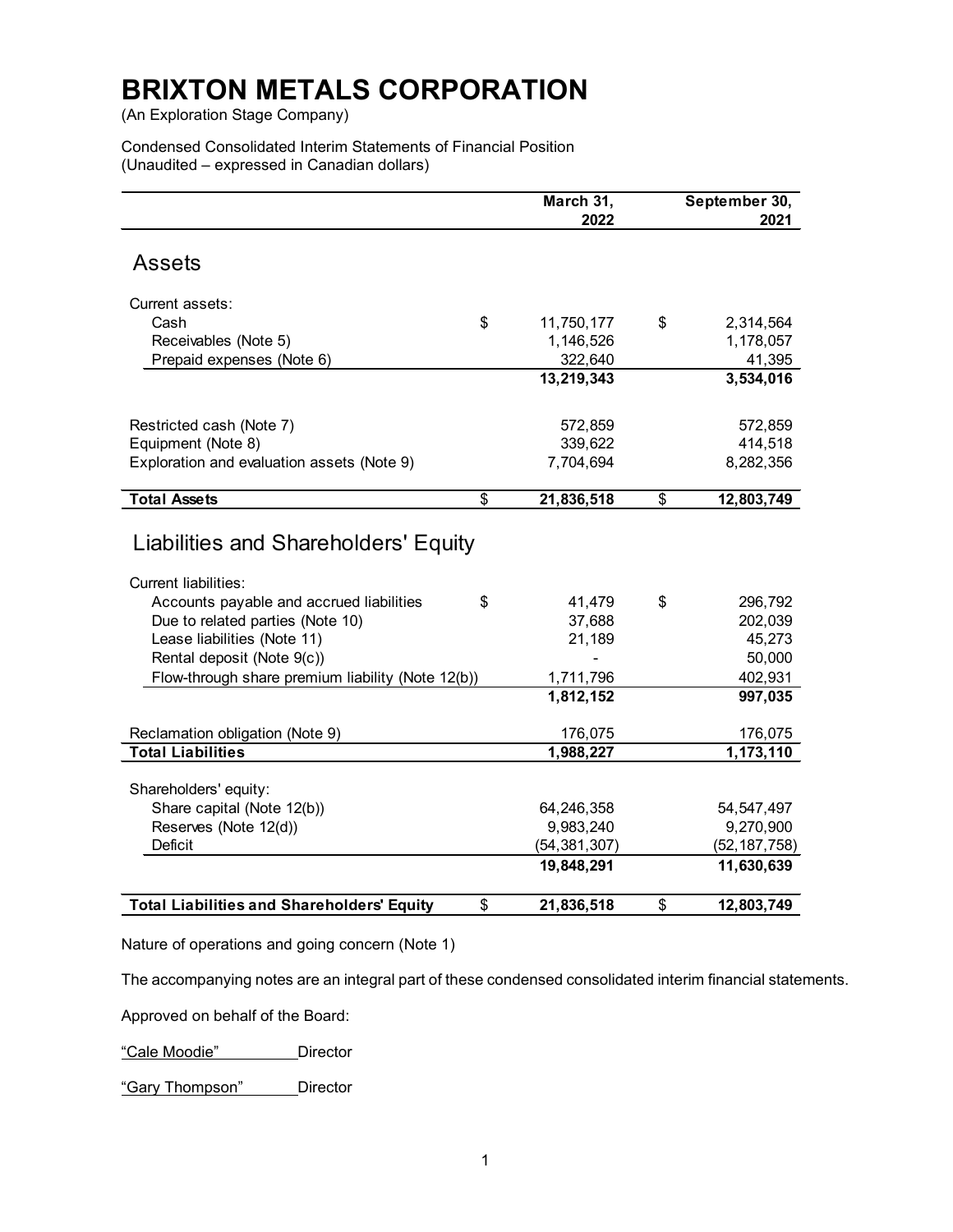(An Exploration Stage Company)

Condensed Consolidated Interim Statements of Loss and Comprehensive Loss (Unaudited – expressed in Canadian dollars)

|                                          | Three months ended  |    |              |                     | Six months ended |               |
|------------------------------------------|---------------------|----|--------------|---------------------|------------------|---------------|
|                                          | Mar 31, 2022        |    | Mar 31, 2021 | Mar 31, 2022        |                  | Mar 31, 2021  |
|                                          |                     |    |              |                     |                  |               |
| Expenses:                                | \$<br>39,310        | \$ | 22,888       | \$<br>78.444        | \$               | 45,777        |
| Amortization (Note 8)                    |                     |    |              |                     |                  |               |
| Conference and exhibition                | 23,855              |    | 15,973       | 26,033              |                  | 25,649        |
| Directors' fees (Note 10)                | 15,750              |    | 15,500       | 31,500              |                  | 29,000        |
| Exploration and evaluation               |                     |    |              |                     |                  |               |
| expenditures (Note 9)                    | 538,899             |    | 1,605,297    | 918,759             |                  | 3,038,293     |
| Insurance                                | 10,475              |    | 7.103        | 27,933              |                  | 14,206        |
| Interest and bank charges                | 1.778               |    | 1.029        | 2.981               |                  | 2.787         |
| Investor relations                       | 78,064              |    | 88,037       | 204,141             |                  | 197,502       |
| Listing and filing fees                  | 39.893              |    | 49.981       | 42.327              |                  | 53,667        |
| Management fees (Note 10)                | 164,829             |    | 97,600       | 354,432             |                  | 159,616       |
| Office and sundry                        | 59,673              |    | 35,223       | 125,428             |                  | 83,618        |
| Professional services (Note 10)          | 144,309             |    | 62,661       | 218,282             |                  | 109,317       |
| Rent                                     | 9,139               |    | 8,831        | 17,969              |                  | 17,661        |
| Salaries and employee benefits (Note 10) | 121,190             |    | 94,383       | 214,782             |                  | 172,442       |
| Share-based payments (Note 10, 12(d))    |                     |    | 909,707      |                     |                  | 909,707       |
| Travel and meals                         | 10,980              |    | 765          | 12,786              |                  | 2,159         |
|                                          | (1, 258, 144)       |    | (3,014,978)  | (2, 275, 797)       |                  | (4,861,401)   |
| Interest income                          | 105                 |    | 13,425       | 934                 |                  | 22,499        |
| Lease accretion (Note 11)                | (627)               |    | (1,763)      | (1, 553)            |                  | (3,786)       |
| Reduction of flow-through                |                     |    |              |                     |                  |               |
| premium liability (Note 12(b))           | 64,612              |    | 396,936      | 82,867              |                  | 475,313       |
|                                          | 64,090              |    | 408,598      | 82,248              |                  | 494,026       |
| Loss and comprehensive loss              |                     |    |              |                     |                  |               |
| for the period                           | \$<br>(1, 194, 054) | \$ | (2,606,380)  | \$<br>(2, 193, 549) | \$               | (4, 367, 375) |
|                                          |                     |    |              |                     |                  |               |
| Loss per share - basic and diluted       | \$<br>$(0.00)$ \$   |    | $(0.01)$ \$  | $(0.01)$ \$         |                  | (0.02)        |
| Weighted average number of               |                     |    |              |                     |                  |               |
| shares outstanding                       | 257,773,951         |    | 197,811,224  | 234,298,686         |                  | 191,350,700   |

The accompanying notes are an integral part of these condensed consolidated interim financial statements.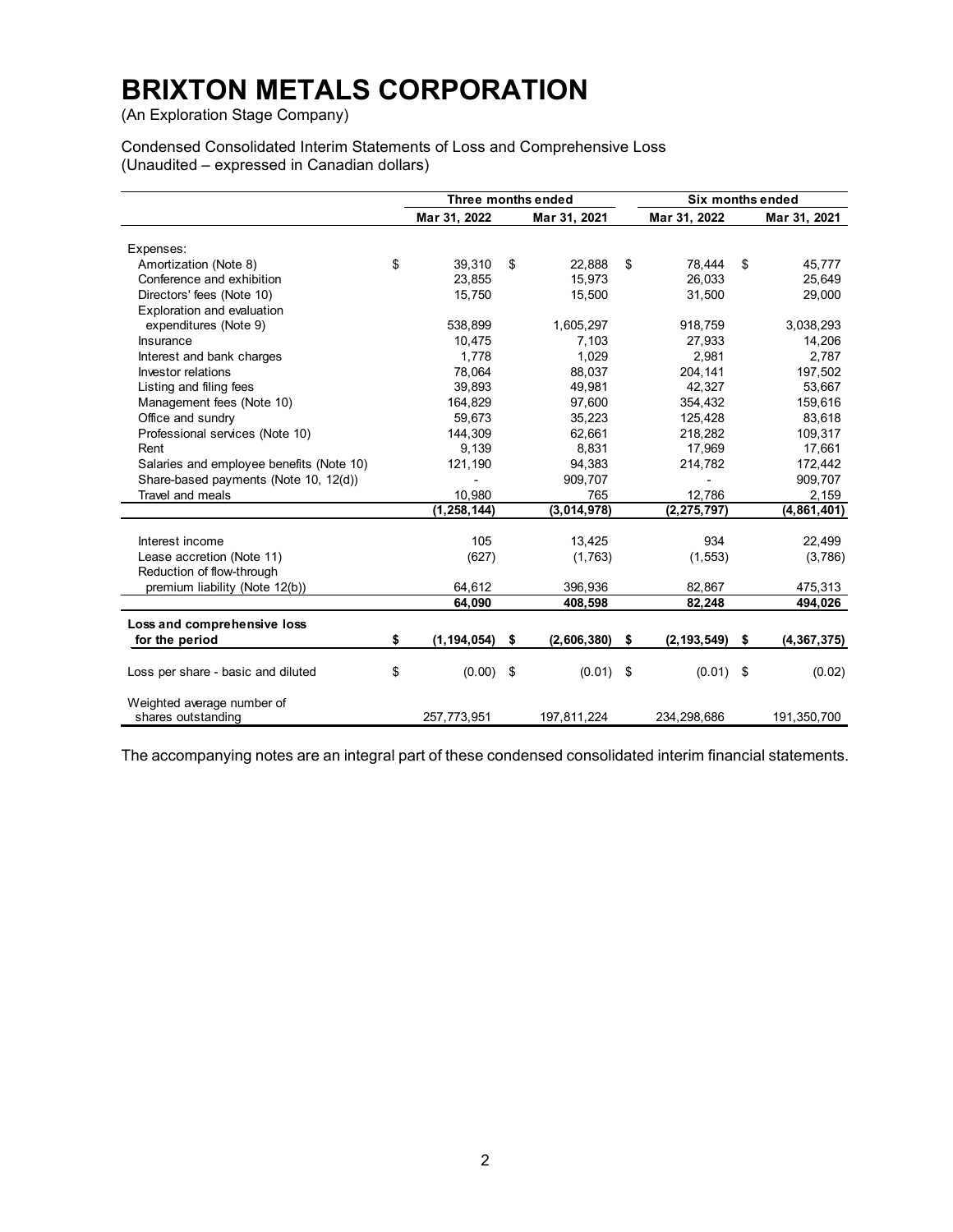(An Exploration Stage Company)

Condensed Consolidated Interim Statements of Changes in Shareholders' Equity (Unaudited – expressed in Canadian dollars, except share amounts)

|                                             |               |                     | Share-based  |                           |                     |
|---------------------------------------------|---------------|---------------------|--------------|---------------------------|---------------------|
|                                             | <b>Number</b> |                     | payments     |                           |                     |
|                                             | of shares     | Share capital       | reserve      | <b>Deficit</b>            | <b>Total equity</b> |
| September 30, 2020                          | 171,754,847   | \$<br>47,893,291 \$ | 8,336,289 \$ | $(42,768,551)$ \$         | 13,461,029          |
| Common shares issued for mineral properties | 1,200,000     | 420,000             |              |                           | 420,000             |
| Common shares issued for cash               | 8,510,638     | 2,000,000           |              |                           | 2,000,000           |
| Flow through shares issued for cash         | 13,792,002    | 4,965,121           |              |                           | 4,965,121           |
| Flow through premium liability              |               | (1, 110, 360)       |              |                           | (1, 110, 360)       |
| Share-based payments                        |               |                     | 909,707      |                           | 909,707             |
| Stock options exercised                     | 140,000       | 37,818              | (16, 818)    |                           | 21,000              |
| Warrants exercised                          | 2,413,737     | 642,393             | (29, 716)    |                           | 612,677             |
| Share issuance costs                        |               | (300, 766)          | 71,438       |                           | (229, 328)          |
| Loss for the period                         |               |                     |              | (4, 367, 375)             | (4, 367, 375)       |
| March 31, 2021                              | 197,811,224   | 54, 547, 497        | 9,270,900    | (47, 135, 926)            | 16,682,471          |
| Loss for the period                         |               |                     |              | (5,051,832)               | (5,051,832)         |
| September 30, 2021                          | 197,811,224   | 54, 547, 497        | 9,270,900    | (52, 187, 758)            | 11,630,639          |
| Common shares issued for cash               | 15, 132, 110  | 2,723,780           |              |                           | 2,723,780           |
| Flow through shares issued for cash         | 33,741,000    | 6,748,200           |              |                           | 6,748,200           |
| Charity flow through shares issued for cash | 11,029,414    | 2,702,206           |              |                           | 2,702,206           |
| Flow through premium liability              |               | (1, 391, 732)       |              |                           | (1, 391, 732)       |
| Residual value of warrants issued           |               | (599, 025)          | 599,025      |                           |                     |
| Stock options exercised                     | 5,000         | 1,462               | (712)        |                           | 750                 |
| Warrants exercised                          | 57,925        | 14,981              | (6, 292)     |                           | 8,689               |
| Share issuance costs                        |               | (501, 011)          | 120,319      |                           | (380, 692)          |
| Loss for the period                         |               |                     |              | (2, 193, 549)             | (2, 193, 549)       |
| March 31, 2022                              | 257,776,673   | \$<br>64,246,358 \$ | 9,983,240    | \$<br>$(54, 381, 307)$ \$ | 19,848,291          |

The accompanying notes are an integral part of these condensed consolidated interim financial statements.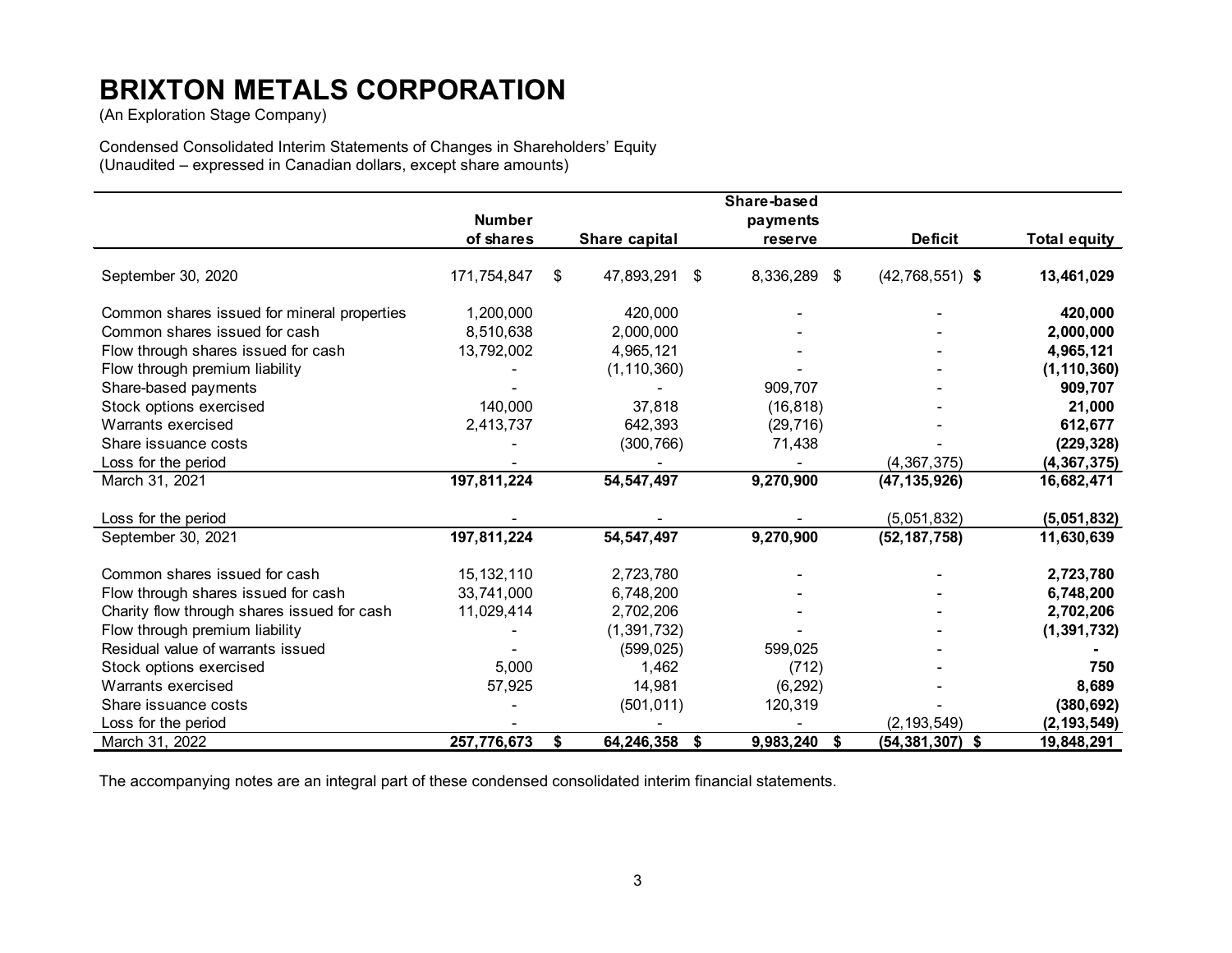(An Exploration Stage Company)

Condensed Consolidated Interim Statements of Cash Flows (Unaudited – expressed in Canadian dollars)

|                                                                                                   |                         |                    | <b>Six months ended</b> |               |
|---------------------------------------------------------------------------------------------------|-------------------------|--------------------|-------------------------|---------------|
|                                                                                                   |                         | Mar 31, 2022       |                         | Mar 31, 2021  |
|                                                                                                   |                         |                    |                         |               |
| Cash flows used in operating activities:                                                          | \$                      |                    |                         |               |
| Loss for the period<br>Items not affecting cash:                                                  |                         | $(2, 193, 549)$ \$ |                         | (4, 367, 375) |
| Amortization                                                                                      |                         | 78,444             |                         | 45,777        |
| Recognition of flow-through premium liability                                                     |                         | (82, 867)          |                         | (475, 313)    |
| Lease accretion                                                                                   |                         | 1,553              |                         | 3,786         |
| Share-based payments                                                                              |                         |                    |                         | 909,707       |
|                                                                                                   |                         |                    |                         |               |
| Changes in non-cash working capital:                                                              |                         |                    |                         |               |
| Receivables                                                                                       |                         | 31,531             |                         | 93,817        |
| Prepaid expenses                                                                                  |                         | (281, 245)         |                         | 23,507        |
| Accounts payable and accrued liabilities                                                          |                         | (255, 313)         |                         | (303, 814)    |
| Due to related parties                                                                            |                         | (164, 351)         |                         | (145, 075)    |
| Rental deposit                                                                                    |                         | (50,000)           |                         |               |
|                                                                                                   |                         | (2,915,797)        |                         | (4, 214, 983) |
| Cash flows used in investing activities:                                                          |                         |                    |                         |               |
| Mineral property acquisition costs                                                                |                         | (85,026)           |                         | (1,339,729)   |
| Disposition of exploration and evaluation assets                                                  |                         | 27,000             |                         |               |
| Purchase of equipment                                                                             |                         | (3, 548)           |                         |               |
| Option payments received                                                                          |                         | 635,688            |                         | 635,000       |
| Reclamation bonds posted as restricted cash                                                       |                         |                    |                         | (42,000)      |
|                                                                                                   |                         | 574,114            |                         | (746, 729)    |
| Cash flows from financing activities:                                                             |                         |                    |                         |               |
| Shares issued for cash                                                                            |                         | 12, 174, 186       |                         | 6,965,121     |
| Stock options exercised                                                                           |                         | 750                |                         | 21,000        |
| Warrants exercised                                                                                |                         | 8,689              |                         | 612,677       |
| Payments towards lease liabilities                                                                |                         | (25, 637)          |                         | (24, 687)     |
| Share issuance costs                                                                              |                         | (380, 692)         |                         | (228, 578)    |
|                                                                                                   |                         | 11,777,296         |                         | 7,345,533     |
| Change in cash                                                                                    |                         | 9,435,613          |                         | 2,383,821     |
| Cash, beginning of the period                                                                     |                         | 2,314,564          |                         | 5,233,148     |
| Cash, end of the period                                                                           | $\overline{\mathbf{e}}$ | 11,750,177         | \$                      | 7,616,969     |
| Supplemental non-cash financing information:                                                      |                         |                    |                         |               |
| Shares issued for mineral properties                                                              | \$                      |                    | \$                      | 420,000       |
| <b>Finders warrants issued</b>                                                                    | \$                      | 120,319            | \$                      | 71,438        |
| Flow-through premium liability on issuance of flow-through shares                                 | \$                      | 1,391,732          | \$                      | 1,110,360     |
|                                                                                                   |                         | 712                |                         | 16,818        |
| Amounts transferred to share capital on exercise of options                                       | \$                      | 6,292              | \$                      | 29,716        |
| Amounts transferred to share capital on exercise of warrants<br>Residual value of warrants issued | \$<br>\$                | 599,025            | \$<br>\$                |               |
|                                                                                                   |                         |                    |                         |               |

The accompanying notes are an integral part of these condensed consolidated interim financial statements.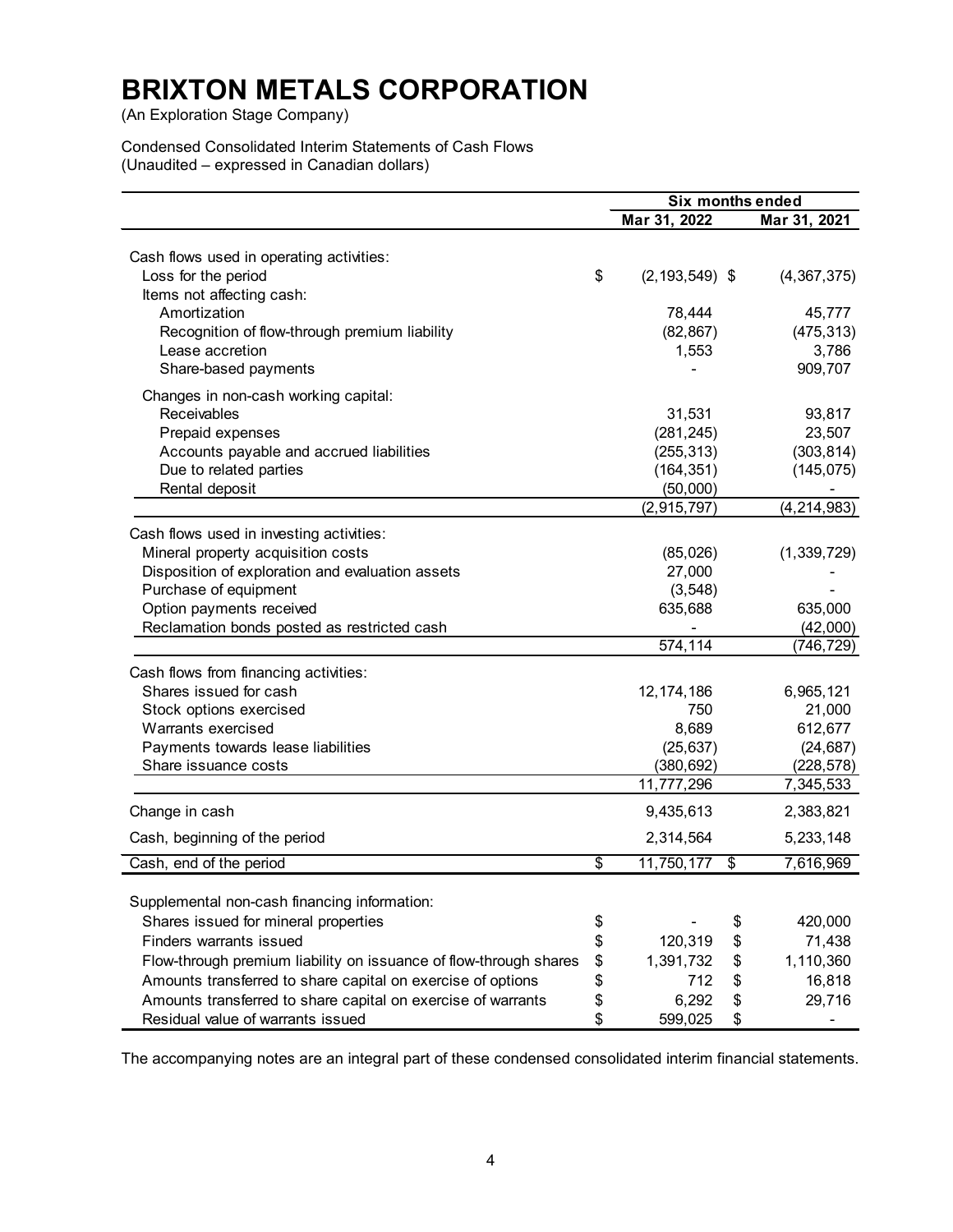(An Exploration Stage Company)

Notes to Condensed Consolidated Interim Financial Statements Six months ended March 31, 2022 and 2021 (Unaudited – expressed in Canadian dollars)

#### **1. Nature of operations and going concern:**

Brixton Metals Corporation ("Brixton" or the "Company") was incorporated under the Business Corporations Act of British Columbia on September 28, 2009. The Company is an exploration stage company and engages principally in the acquisition, exploration, and evaluation of mineral properties. The Company's head office address is Suite 551 – 409 Granville Street, Vancouver, BC, V6C 1T2, Canada. The Company is listed on the TSX Venture Exchange ("TSX-V") and trades under the symbol BBB.

These condensed consolidated interim financial statements have been prepared on a going concern basis which assumes that the Company will be able to realize its assets and settle its obligations in the normal course of business.

The ability of the Company to carry out its planned business objectives is dependent on its ability to raise adequate financing from lenders, shareholders, and other investors and/or achieve operating profitability and generate positive cash flows. There can be no assurances that the Company will continue to obtain the additional financial resources necessary and/or achieve profitability or positive cash flows. If the Company is unable to obtain adequate financing, the Company will be required to curtail operations, exploration, and evaluation activities.

During the six months ended March 31, 2022, the Company completed additional financings and estimates it has sufficient funds to operate for the ensuing 12 months.

In March 2020, the World Health Organization declared coronavirus COVID-19 a global pandemic. This contagious disease outbreak, which has continued to spread, and any related adverse public health developments, has adversely affected workforces, economies, and financial markets globally, potentially leading to an economic downturn. It is not possible for the Company to predict the duration or magnitude of the adverse results of the outbreak and its effects on the Company's business or ability to raise funds. In addition, on February 24, 2022, Russia invaded the country of Ukraine. This has created additional supply chain issues, market instability and volatility, and increased inflation. The Company cannot predict the duration or magnitude of the adverse results of this conflict and its effects on the Company's business or ability to raise funds.

These condensed consolidated interim financial statements do not reflect adjustments, which could be material to the carrying values of assets and liabilities, which may be required should the Company be unable to continue as a going concern.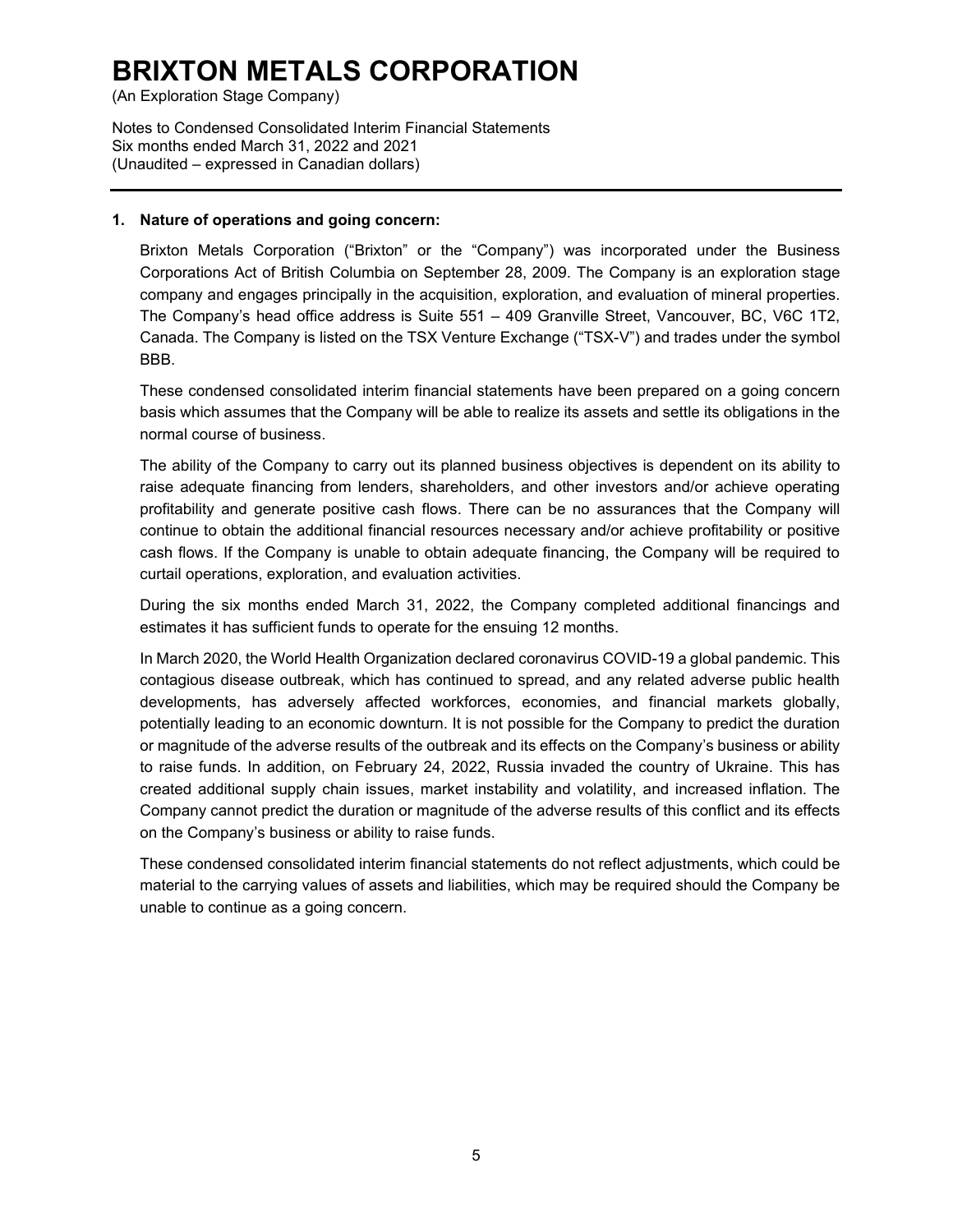(An Exploration Stage Company)

Notes to Condensed Consolidated Interim Financial Statements Six months ended March 31, 2022 and 2021 (Unaudited – expressed in Canadian dollars)

### **2. Significant accounting policies:**

(a) Statement of compliance:

These condensed consolidated interim financial statements, including comparatives, have been prepared in accordance with International Accounts Standards ("IAS") 34, "Interim Financial Reporting" using accounting policies consistent with International Financial Reporting Standards ("IFRS"), as issued by the International Accounting Standards Board and Interpretations issued by the International Financial Reporting Interpretations Committee ("IFRIC"). These condensed consolidated interim financial statements do not include all of the disclosures required for annual financial statements, and therefore should be read in conjunction with the audited consolidated financial statements for the year ended September 30, 2021.

Unless otherwise stated, amounts are expressed in Canadian dollars.

These condensed consolidated interim financial statements were authorized for issuance by the Board on May 30, 2022.

(b) Basis of consolidation:

These condensed consolidated interim financial statements include the accounts of the Company and its wholly owned subsidiary Brixton USA Corporation ("Brixton USA"). The financial statements of Brixton USA are included in the condensed consolidated interim financial statements from the date on which control was transferred to the Company. Control exists when the Company has the power, directly or indirectly, to govern the financial and operating policies of an entity so as to obtain benefits from its activities. All significant intercompany accounts and transactions have been eliminated on consolidation.

(c) Critical accounting judgments and estimates:

The preparation of these condensed consolidated interim financial statements requires management to make judgments, estimates and assumptions that affect the application of policies and reported amounts of assets and liabilities, and income and expenses. Although management uses historical experience and its best knowledge of the amount, events or actions to form the basis for judgments and estimates, actual results may differ from these estimates.

### **Estimates**

Estimates and underlying assumptions are reviewed on an ongoing basis. Revisions to accounting estimates are recognized in the period in which the estimate is revised if the revision affects only that period or in the period of the revision and further periods if the review affects both current and future periods. The most significant accounts that require estimates as the basis for determining the stated amounts include: impairment of exploration and evaluation assets; provision for environmental rehabilitation; inputs used in the valuation of share-based payments and accrual of refundable tax credits.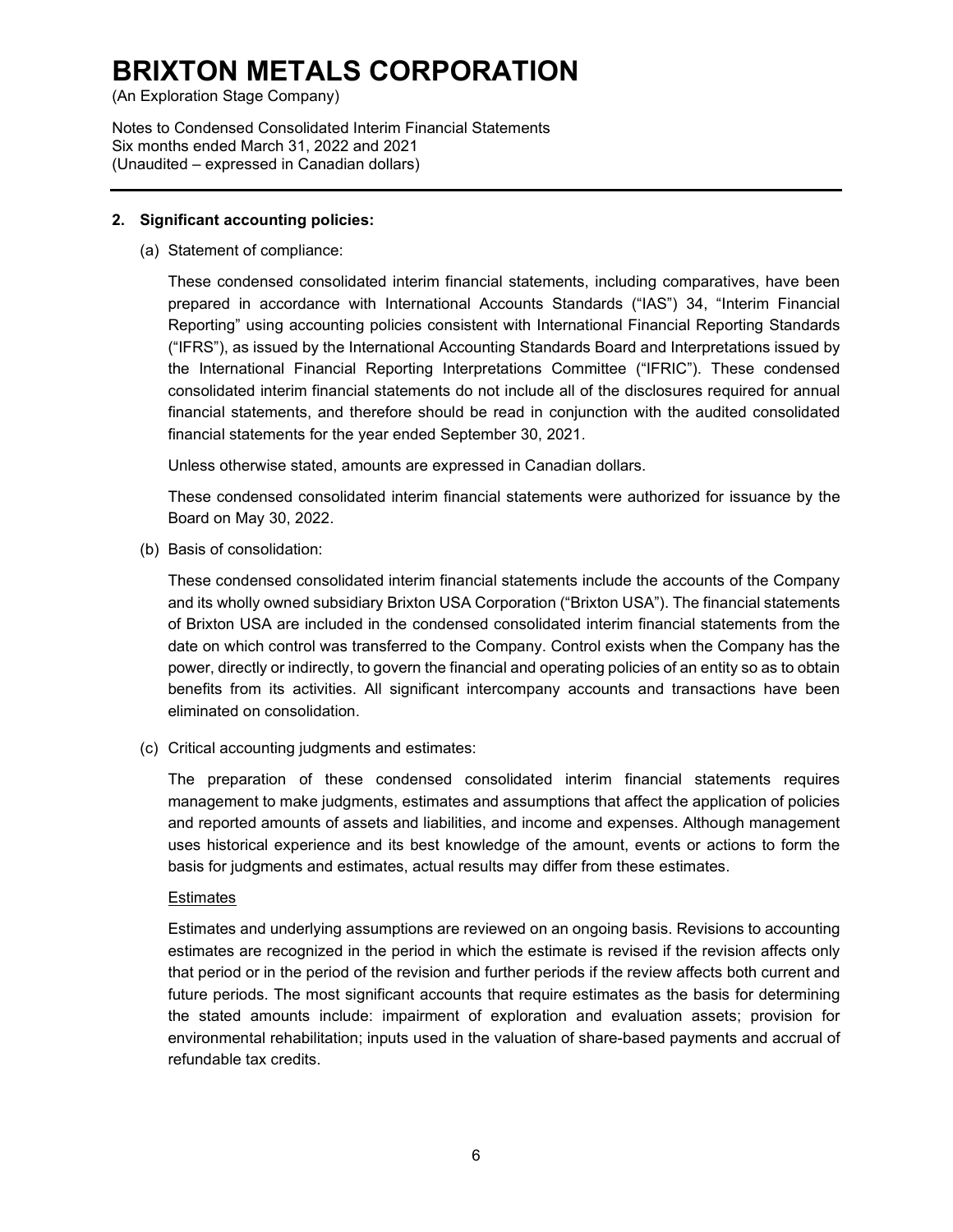(An Exploration Stage Company)

Notes to Condensed Consolidated Interim Financial Statements Six months ended March 31, 2022 and 2021 (Unaudited – expressed in Canadian dollars)

### **2. Significant accounting policies (continued):**

(c) Critical accounting judgments and estimates (continued):

#### Estimates (continued)

### *Share-based payments:*

The Company uses the fair value-based method of accounting for stock options granted to employees and others as well as agent options or finders' warrants issued on common share issuances. Under this method, the fair value of the stock options at the date of the grant, as determined using the Black-Scholes option pricing model, is recognized to expense over the vesting period. The fair value of agent options at the date of issuance, as determined using the Black-Scholes model, is recognized as share issuance costs, with the offsetting credit to sharebased payments reserve. If the stock options or agent options are exercised, the proceeds are credited to share capital and the fair value of the options or agent options exercised is reclassified from share-based payments reserve to share capital.

#### *Exploration and evaluation assets:*

The Company capitalizes mining property acquisition costs which are to be amortized when production is attained, or the balance thereof written off should the property be disproven through exploration or abandoned. The carrying value of the Company's mineral property is reviewed by management at least annually, or whenever events or circumstances indicate that its carrying value may not be recovered. If impairment is determined to exist, a formal estimate of the recoverable amount is performed, and an impairment loss is recognized to the extent that the carrying amount exceeds the recoverable amount. The recoverable amount of an asset is measured at the higher of value in use and fair value less costs to sell.

#### *Environmental rehabilitation obligation:*

The Company recognizes statutory, contractual, or other legal obligations related to the retirement of its exploration and evaluation assets and its tangible long-lived assets when such obligations are incurred, if a reasonable estimate of fair value can be made. These obligations are measured initially at fair value and the resulting costs are capitalized to the carrying value of the related asset. In subsequent periods, the liability is adjusted for any changes in the amount or timing and for the discounting of the underlying future cash flows. The capitalized asset retirement cost is amortized to operations over the life of the asset.

#### *Accrual of refundable mining tax credits*

The provincial government of BC provides for a refundable tax on net qualified mining exploration expenditures incurred in BC. The credit is calculated as 20% of qualified mining exploration expenses. Management has estimated and accrued the likely refundable amount arising from expenditures incurred.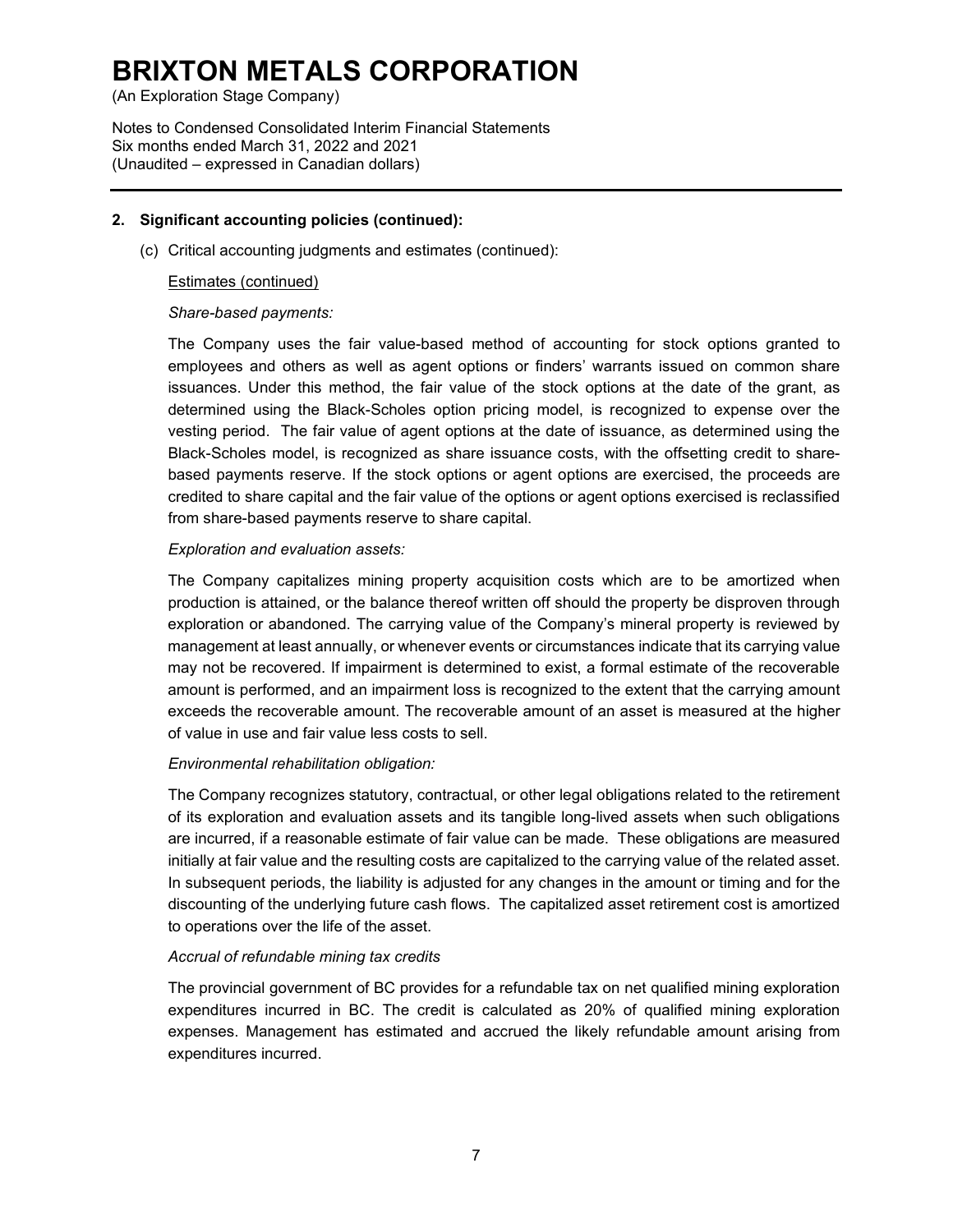(An Exploration Stage Company)

Notes to Condensed Consolidated Interim Financial Statements Six months ended March 31, 2022 and 2021 (Unaudited – expressed in Canadian dollars)

#### **2. Significant accounting policies (continued):**

(c) Critical accounting judgments and estimates (continued):

#### **Judgments**

Critical judgments exercised in applying accounting policies that have the most significant effect on the amounts recognized in the condensed consolidated interim financial statements are as follows:

*Lease term of contracts with renewal options:*

The Company applies judgement in evaluating whether it is reasonably certain to exercise the option to renew, including the consideration of all relevant factors that create an economic incentive to exercise the renewal option.

#### *Going concern:*

Significant judgments are made in the Company's assessment of its ability to continue as a going concern as described in Note 1.

#### **3. Accounting standards issued for adoption in future periods:**

The accounting policies used in the preparation of these condensed consolidated interim financial statements are consistent with those used in the preparation of the audited consolidated financial statements for the year ended September 30, 2021.

#### **4. Capital management:**

The Company's objectives when managing capital are to safeguard the Company's ability to continue as a going concern, so that it can provide returns for shareholders and benefits for other stakeholders, and to bring its mineral properties to commercial production.

The Company depends on external financing to fund its activities. The capital structure of the Company currently consists of common shares, stock options and share purchase warrants. The Company manages the capital structure and makes adjustments to it in light of changes in economic conditions and the risk characteristics of the underlying assets, being mineral properties. In order to maintain or adjust the capital structure, the Company may issue new shares through private placements, or sell assets to fund operations. Management reviews its capital management strategy on a regular basis. The Company is not subject to externally imposed capital requirements.

The Company invests all capital that is surplus to its immediate operational needs in short-term, liquid and highly-rated financial instruments, such as cash and other short-term demand guaranteed deposits, all held with major financial institutions.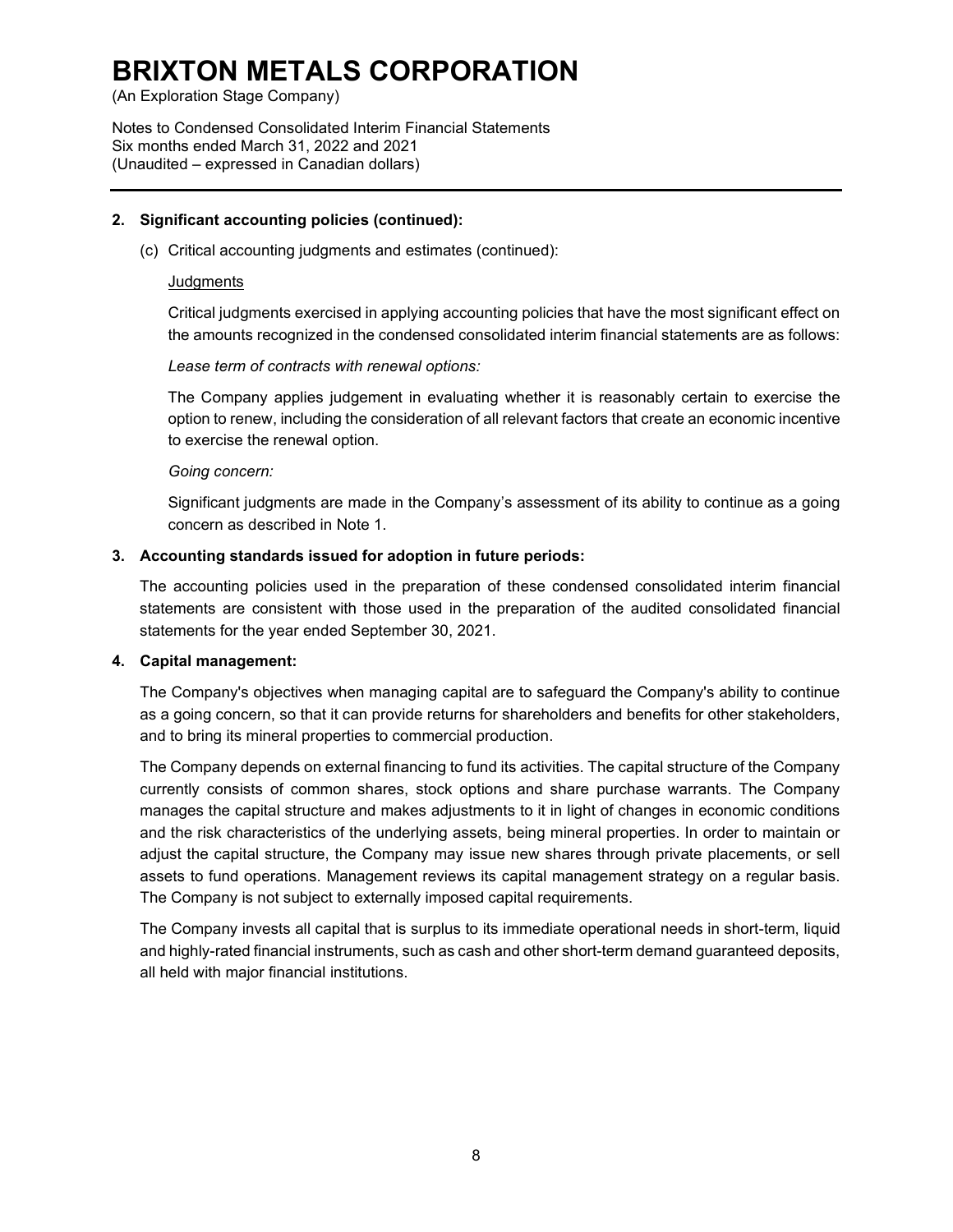(An Exploration Stage Company)

Notes to Condensed Consolidated Interim Financial Statements Six months ended March 31, 2022 and 2021 (Unaudited – expressed in Canadian dollars)

### **5. Receivables:**

|                                                                                                                          |    | March 31,<br>2022   |   | September 30,<br>2021 |
|--------------------------------------------------------------------------------------------------------------------------|----|---------------------|---|-----------------------|
| Amounts due from Government of Canada<br>pursuant to GST input tax credits<br>Amounts due from Government of BC pursuant | \$ | 50.787              | S | 120.307               |
| <b>BC Mining Exploration tax credit</b><br>Other                                                                         |    | 1,057,238<br>38,501 |   | 1,057,238<br>512      |
| Total                                                                                                                    | S  | 1,146,526           |   | 1,178,057             |

#### **6. Prepaid expenses:**

|                                                                                                                                        | March 31,                                            |     | September 30,   |
|----------------------------------------------------------------------------------------------------------------------------------------|------------------------------------------------------|-----|-----------------|
|                                                                                                                                        | 2022                                                 |     | 2021            |
| Prepaid insurance<br>Prepaid consultants<br>Prepaid expenses<br>Prepaid expenses and advances to related parties (Note 10)<br>Deposits | \$<br>13.967<br>233,363<br>54,975<br>12,679<br>7,656 | \$  | 33,739<br>7.656 |
| Total                                                                                                                                  | \$<br>322,640                                        | \$. | 41,395          |

### **7. Restricted cash:**

At March 31, 2022, the Company had a total of \$572,859 (September 30, 2021 - \$572,859) in bonds, comprising \$386,751 (September 30, 2021 - \$386,751) held with the Government of British Columbia for potential reclamation costs on its Thorn and Yellowjacket (Atlin) projects in British Columbia and \$186,108 (September 30, 2021 - \$186,108) held with the State of Montana for potential reclamation costs on its Hog Heaven project in Montana, USA (Note 9). These bonds are refundable at such time the Company completes the required exploration activities and receives approval from the regulating authorities.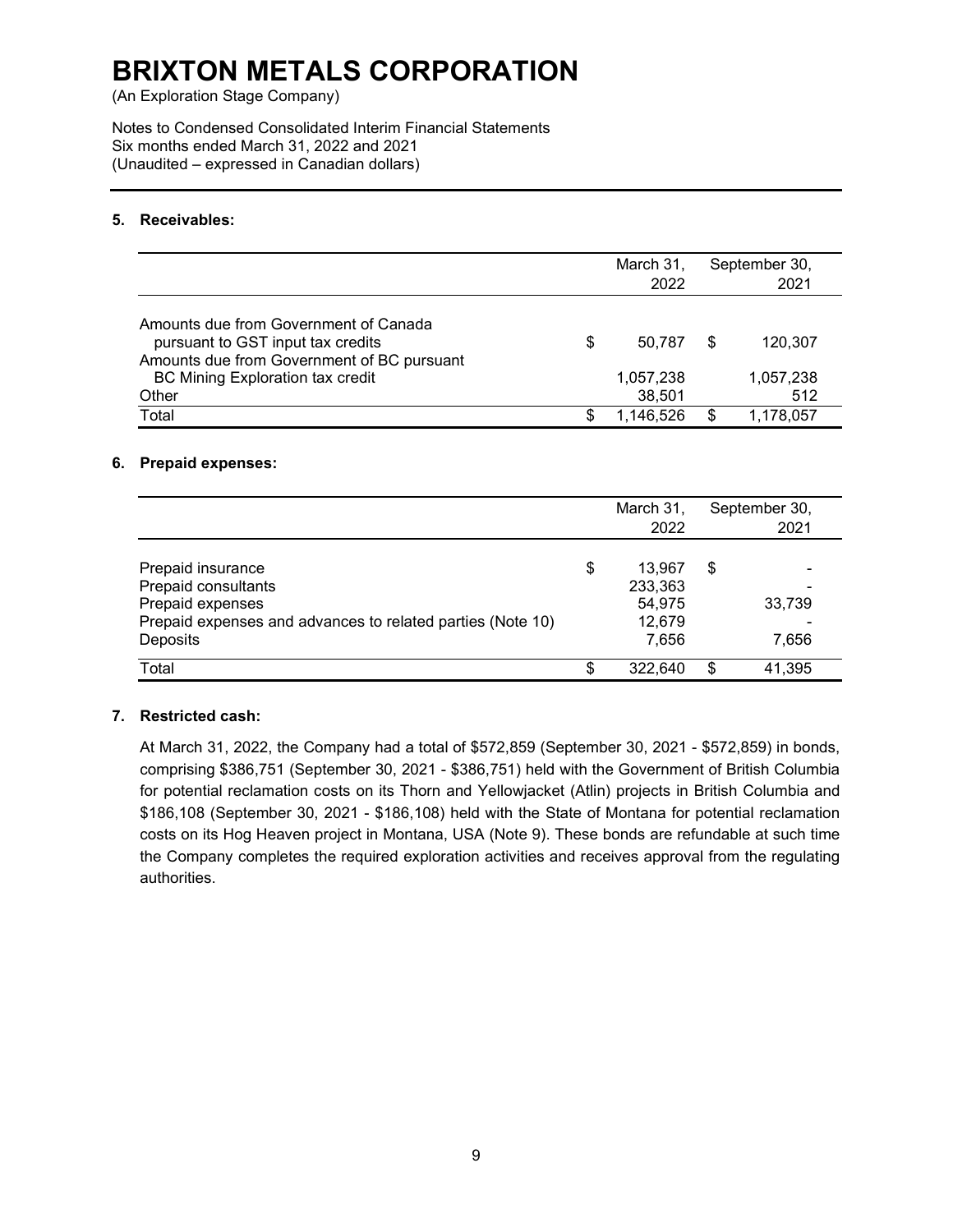(An Exploration Stage Company)

Notes to Condensed Consolidated Interim Financial Statements Six months ended March 31, 2022 and 2021 (Unaudited – expressed in Canadian dollars)

### **8. Equipment:**

|                                 |                 |     | Computer  |              | Right-of-     |               |
|---------------------------------|-----------------|-----|-----------|--------------|---------------|---------------|
|                                 | <b>Building</b> |     | equipment | Vehicles     | Use Asset     | Total         |
| Cost                            |                 |     |           |              |               |               |
| Balance, September 30, 2020     | \$<br>198,315   | \$. | 28,869    | \$<br>57,675 | \$<br>125,441 | \$<br>410,300 |
| Additions                       | 295,632         |     |           |              |               | 295,632       |
| <b>Disposals</b>                |                 |     |           |              |               |               |
| Balance, September 30, 2021     | \$<br>493,947   | \$  | 28.869    | \$<br>57,675 | \$<br>125,441 | \$<br>705,932 |
| Additions                       |                 |     | 3,548     |              |               | 3,548         |
| <b>Disposals</b>                |                 |     |           |              |               |               |
| Balance, March 31, 2022         | \$<br>493,947   | \$  | 32,417    | \$<br>57,675 | \$<br>125,441 | \$<br>709,480 |
|                                 |                 |     |           |              |               |               |
| <b>Accumulated Amortization</b> |                 |     |           |              |               |               |
| Balance, September 30, 2020     | \$<br>59.495    | \$  | 21.579    | \$<br>44.043 | \$<br>43.632  | \$<br>168,749 |
| Amortization expense            | 73,510          |     | 1,435     | 4,088        | 43,632        | 122,665       |
| Balance, September 30, 2021     | \$<br>133,005   | \$  | 23.014    | \$<br>48,131 | \$<br>87.264  | \$<br>291,414 |
| Amortization expense            | 54,141          |     | 1,056     | 1,431        | 21,816        | 78,444        |
| Balance, March 31, 2022         | \$<br>187,146   | \$  | 24,070    | \$<br>49,562 | \$<br>109,080 | \$<br>369,858 |
|                                 |                 |     |           |              |               |               |
| <b>Net Book Value</b>           |                 |     |           |              |               |               |
| Balance, September 30, 2021     | \$<br>360.942   | \$  | 5.855     | \$<br>9.544  | \$<br>38.177  | \$<br>414,518 |
| Balance, March 31, 2022         | \$<br>306,801   | \$  | 8,347     | \$<br>8,113  | \$<br>16,361  | \$<br>339,622 |

### **9. Exploration and evaluation assets:**

Balance consists of:

|                          |   | March 31, | September 30,    |
|--------------------------|---|-----------|------------------|
|                          |   | 2022      | 2021             |
|                          |   |           |                  |
| Thorn, BC, Canada        | S | 4,799,957 | 4,720,308<br>\$. |
| Langis, Ontario, Canada  |   | 483,189   | 480,958          |
| Atlin, BC, Canada        |   | 1,223,853 | 1,248,853        |
| Hog Heaven, Montana, USA |   | 1,197,695 | 1,832,237        |
| Total                    | S | 7,704,694 | 8,282,356<br>\$  |

Title to exploration and evaluation assets involves certain inherent risks due to the difficulties of determining the validity of certain claims as well as the potential for problems arising from the frequently ambiguous conveyance history characteristic of many exploration and evaluation assets. The Company has investigated title to its exploration and evaluation assets and to the best of its knowledge title to the assets is in good standing.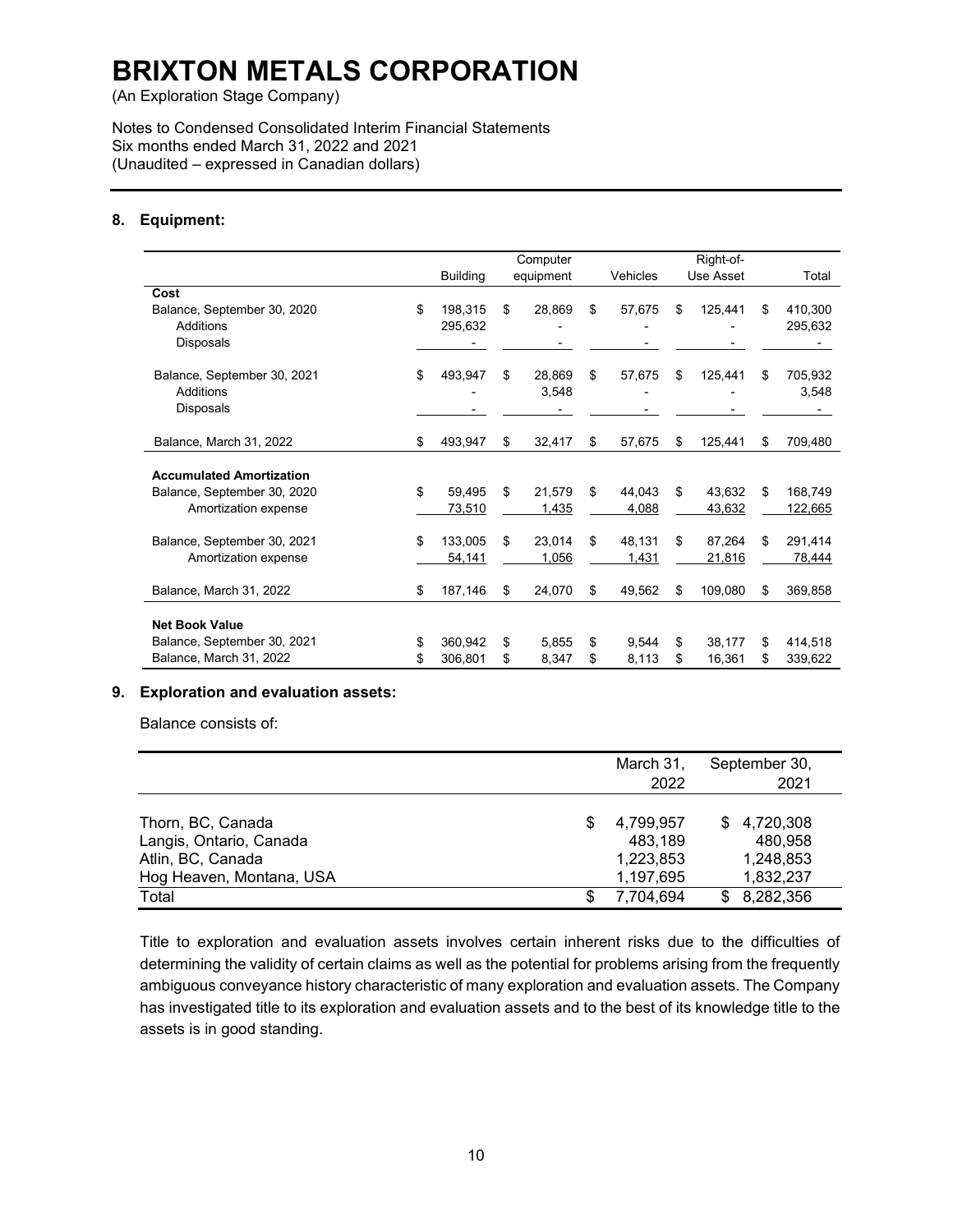(An Exploration Stage Company)

Notes to Condensed Consolidated Interim Financial Statements Six months ended March 31, 2022 and 2021 (Unaudited – expressed in Canadian dollars)

### **9. Exploration and evaluation assets (continued):**

#### (a) Thorn, BC, Canada:

During fiscal 2013, the Company completed the acquisition of a 100% interest in the Thorn mineral property, located in the Sutlahine River area in northwestern British Columbia. The property is subject to underlying net smelter returns royalties ("NSR") ranging from nil to 3.5% with certain NSR buy-down rights. In addition, the Company is to issue 250,000 shares or make a one-time cash payment of \$1,000,000 upon commercial production.

During fiscal 2020, the Company acquired certain additional claims as part of the project.

### *IMGM Project*

On February 15, 2022, the Company entered into a purchase agreement to acquire a 100% interest in the IMGM Project for consideration of \$70,000 (paid). The IMGM Project is subject to a 1.5% NSR, of which the Company may purchase 1% for \$1,000,000.

During the period ended March 31, 2022, the Company also paid \$5,000 to acquire additional claims located within the claim block of the IMGM Project.

#### *Trapper Project*

During fiscal 2020, the Company acquired a 100% interest in the Trapper Project and terminated NSR's and other economic interests held by third parties by paying \$65,000 and issuing 113,924 common shares at a value of \$42,152.

#### *Metla Project*

On August 24, 2020, the Company entered into a purchase agreement to acquire a 100% interest in the Metla mineral claim group for consideration of 1,200,000 common Brixton shares (issued during the year ended September 30, 2021 with a fair value of \$420,000) and \$42,000 in cash (paid). The Metla claims will be subject to a 1% NSR.

#### *Taku River Tlingit First Nations Agreement*

During fiscal 2013, the Company entered into an exploration agreement with the Taku River Tlingit First Nation ("TRTFN") under which TRTFN will consent to exploration activities and support the development of the Thorn project. In exchange, the Company shall pay an annual community contribution fee of 1.25% based on the Company's annual exploration budget and provide opportunities for local employment, training and contracting related to the project.

#### *Reclamation Obligation*

As at March 31, 2022, the Company has recognized a reclamation obligation of \$29,000 (September 30, 2021 - \$29,000). The undiscounted amount of estimated cash flows was estimated at \$52,000. The liability was estimated using an expected life of 25 years and a net risk-free discount rate of 1.98%.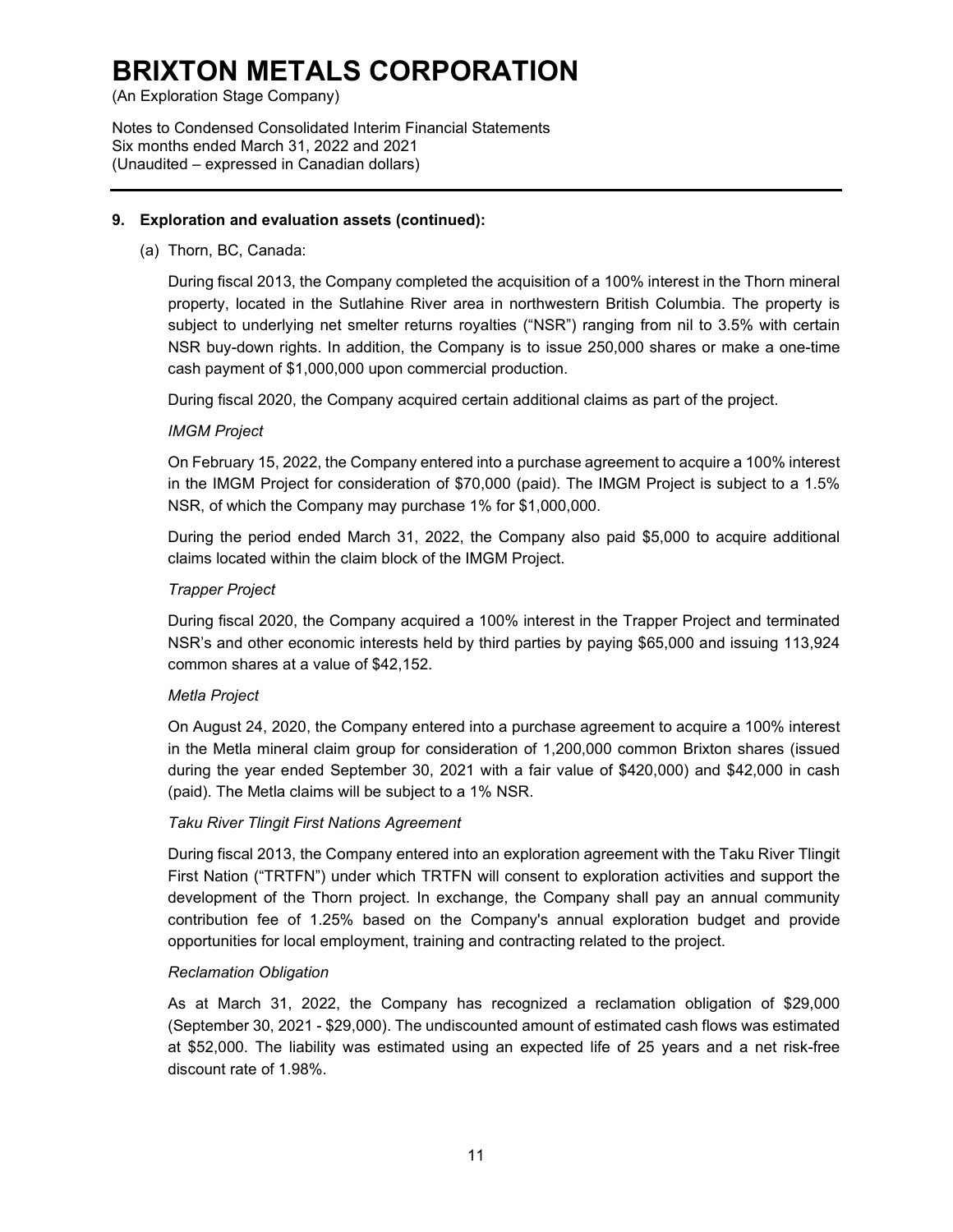(An Exploration Stage Company)

Notes to Condensed Consolidated Interim Financial Statements Six months ended March 31, 2022 and 2021 (Unaudited – expressed in Canadian dollars)

### **9. Exploration and evaluation assets (continued):**

(b) Langis, Ontario, Canada:

During fiscal 2016, the Company acquired a 100% interest in the Langis silver mine located in the Cobalt silver mining camp of Northeastern Ontario The property is subject to underlying NSR ranging from nil to 2% with certain NSR buy-down rights.

During fiscal 2016 and 2017, the Company acquired additional mineral rights related to the Langis property and the Hudson Bay silver mine in the Cobalt silver mining camp of Ontario.

### *Timiskaming First Nations Agreement*

During fiscal 2016, the Company entered into an exploration agreement with Timiskaming First Nation ("TFN"), under which TFN will consent to exploration activities and support the development of the Company's Langis project and other cobalt lands. In exchange, the Company shall pay an annual community contribution of 1.25% based on the Company's annual exploration budget and providing opportunities for local employment, training and contracting related to the project.

#### *Reclamation Obligation*

As at March 31, 2022, the Company has recognized a reclamation obligation of \$30,007 (September 30, 2021 - \$30,007). The undiscounted amount of estimated cash flows was estimated at \$56,000. The liability was estimated using an expected life of 26 years and a net risk-free discount rate of 1.98%.

(c) Atlin, BC, Canada:

During fiscal 2029, the Company completed the acquisition of a 100% interest in the Eagle property located in Atlin, British Columbia. The property is subject to a 2% NSR, of which the Company may purchase 1% for \$500,000.

During fiscal 2018, the Company acquired a 100% interest in certain mineral claims including the McKee, Otter, Yellowjacket and Spruce group of properties located in the Atlin mining district in British Columbia. The properties are subject to an NSR ranging from 1% to 1.5% with certain NSR buy-down rights.

During fiscal 2021, the Company sold a 100% interest in certain non-core mineral claims for consideration of \$60,000 (received).

During fiscal 2021, the Company entered into an agreement to rent out the Atlin camp location to a third party. The Company recognized \$24,383 in rental income and received a deposit of \$50,000, which was returned during the six months ended March 31, 2022.

The Company also has paid a total of \$172,051 for bonds held with the Government of British Columbia in connection with potential reclamation costs on the Yellowjacket property, which have been recorded as restricted cash at September 30, 2021 and March 31, 2022 (Note 7).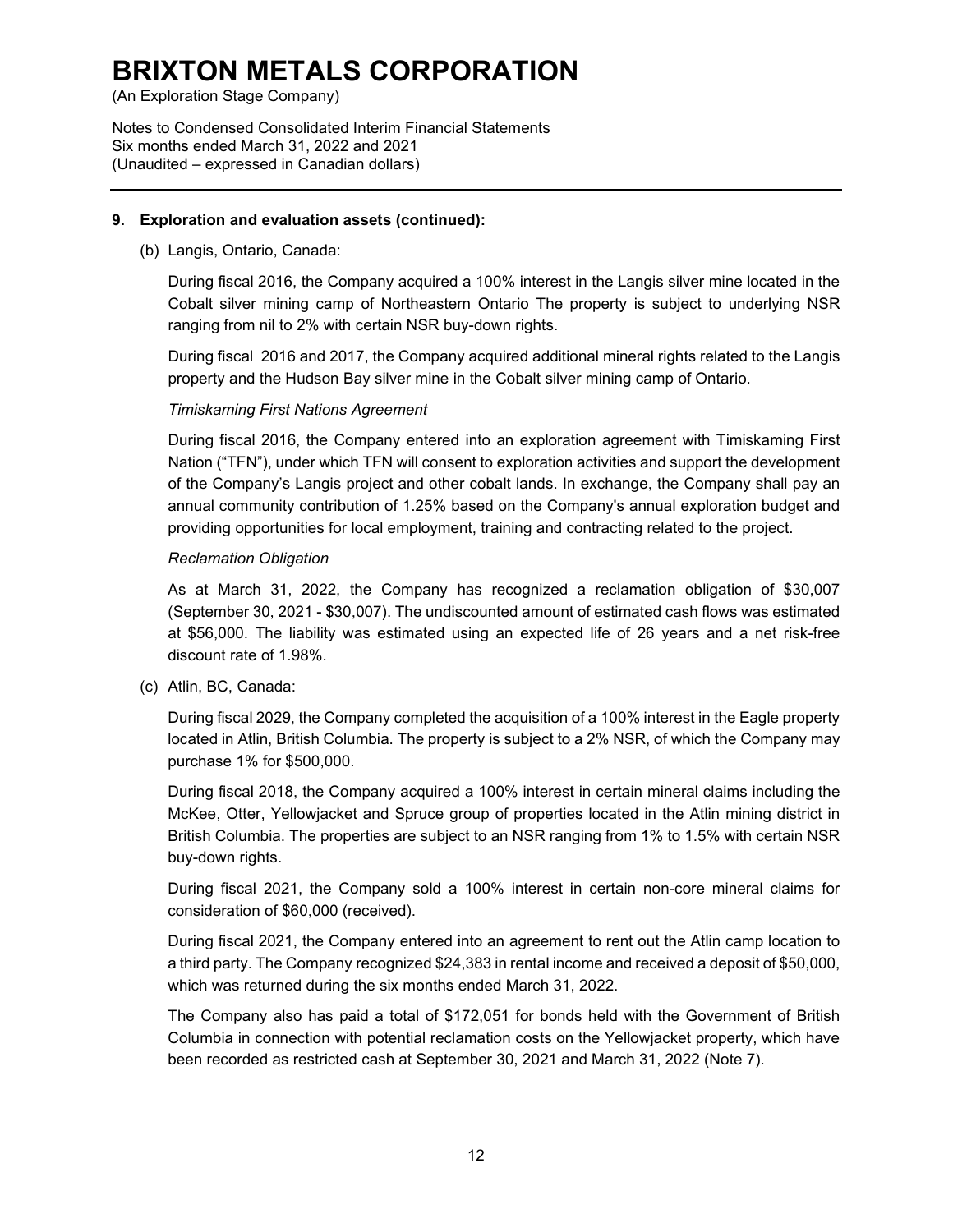(An Exploration Stage Company)

Notes to Condensed Consolidated Interim Financial Statements Six months ended March 31, 2022 and 2021 (Unaudited – expressed in Canadian dollars)

### **9. Exploration and evaluation assets (continued):**

(c) Atlin, BC, Canada (continued):

### *Pacific Bay LOI – Earn-in*

On March 24, 2022, the Company entered into a letter of intent ("LOI") with Pacific Bay Minerals Ltd. ("Pacific Bay"), subject to definitive agreement, for Pacific Bay acquire a 100% interest in the Atlin project. Under the terms of the LOI, Pacific Bay may acquire a 51% interest in the Atlin project for consideration of \$1,725,000 in cash, the issuance of 5,000,000 Pacific Bay common shares, and incurring \$3,500,000 in exploration expenditures on or before the fourth anniversary of the closing of the agreement. A further 49% interest may be acquired for consideration of \$1,500,000 in cash, the issuance of 5,000,000 Pacific Bay common shares, and incurring \$3,500,000 in exploration expenditures on or before the seventh anniversary of the closing of the agreement. The Company received \$25,000 on signing of the LOI during the period ended March 31, 2022.

If Pacific Bay exercises the 51% earn-in and elects to not exercise the additional 49% earn-in, Pacific Bay and the Company will enter into a joint venture, whereby the interest in the property will revert to 49% in favour of Pacific Bay and 51% in favour of the Company, with each party then participating in programs and budgets according to their pro rata interests. If Pacific Bay completes the option and acquires 100% of the property, the Company will retain a 2% NSR, with 1% of the NSR purchasable at any time by Pacific Bay for \$2,500,000.

### *Reclamation Obligation*

As at March 31, 2022, the Company has recognized a reclamation obligation of \$80,983 (September 30, 2021 - \$80,983). The undiscounted amount of estimated cash flows was estimated at \$89,553. The liability was estimated using an expected life of 7 years and a net risk-free rate of 1.98%.

(d) Hog Heaven, Montana, USA:

During fiscal 2017, the Company acquired a 100% interest in the Hog Heaven project in Montana, USA. The property is subject to a 3.0% NSR. During the year ended September 30, 2021, the Company paid \$1,321,420 (US\$1,000,000) to acquire 1.5% of the 3.0% NSR.

As at March 31, 2022, the Company has recognized a reclamation obligation of \$36,085 (September 30, 2021 - \$36,085). The undiscounted amount of estimated cash flows was estimated at \$67,000. The liability was estimated using an expected life of 26 years and a net risk-free discount rate of 1.98%.

The Company has paid \$159,313 for bonds held with the State of Montana in connection with potential reclamation costs on the Hog Heaven property, which have been recorded as restricted cash at September 30, 2021 and March 31, 2022 (Note 7).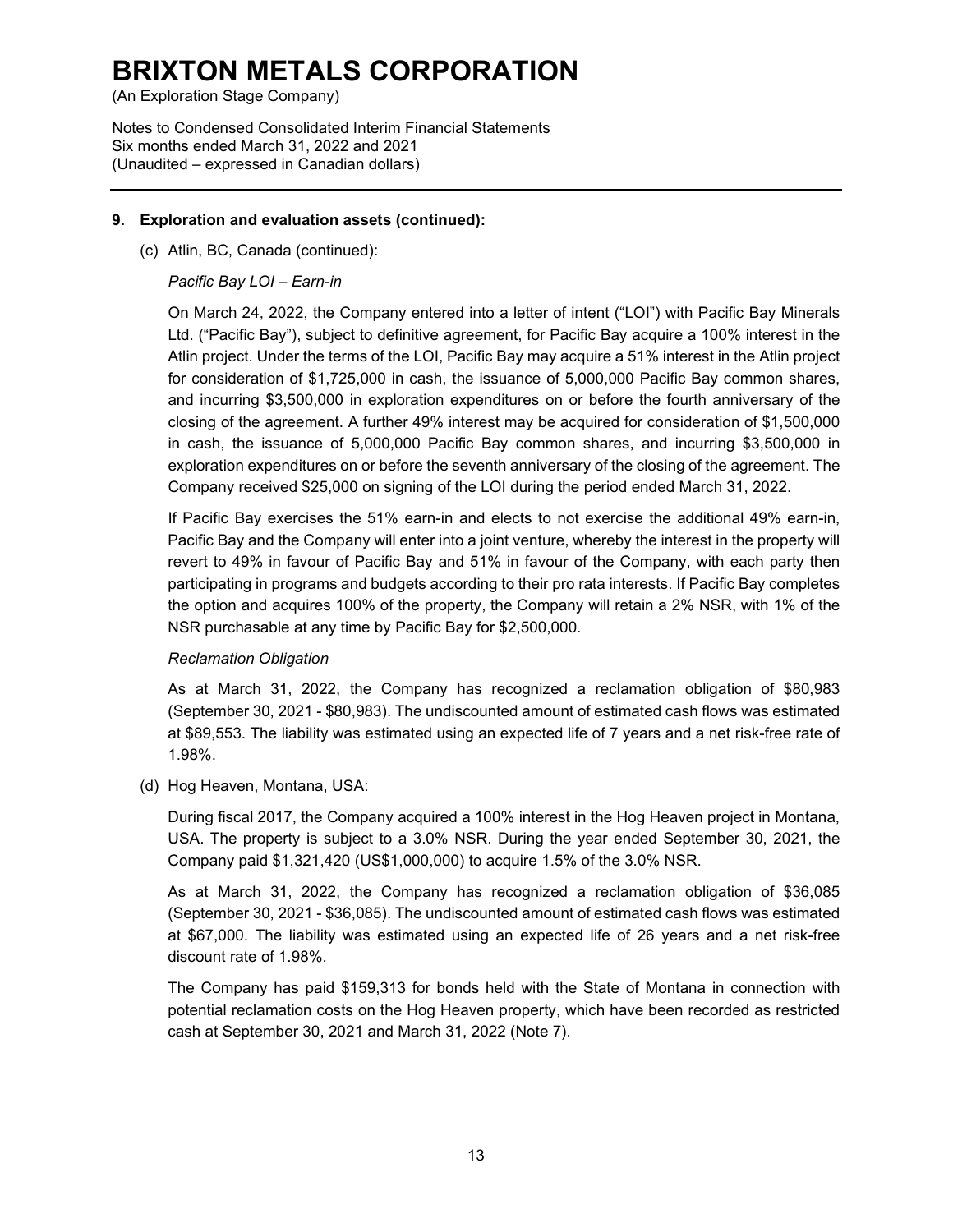(An Exploration Stage Company)

Notes to Condensed Consolidated Interim Financial Statements Six months ended March 31, 2022 and 2021 (Unaudited – expressed in Canadian dollars)

#### **9. Exploration and evaluation assets (continued):**

(d) Hog Heaven, Montana, USA (continued):

#### *Earn-in Agreement*

During fiscal 2021, the Company entered into a definitive earn-in agreement (the "Earn-in Agreement") with IE Montana Holdings Ltd. ("IEM").

IEM has the right to earn a 51% interest in the Hog Heaven Project by making a total of US\$4,500,000 in cash payments and incurring US\$15,000,000 in exploration expenditures. Further, IEM may earn an additional 24% interest (for a total of a 75% interest) in the Hog Heaven Project by incurring an additional US\$25,000,000 in exploration expenditures, as follows:

- Stage 1 Cash Payments: US\$500,000 (received \$635,000 during the year ended September 30, 2021) by IEM on signing a definitive earn-in agreement, US\$500,000 due in each of the following four years (received \$635,688 during the six months ended March 31, 2022), and US\$1,000,000 due in each of the fifth and six years (for a total of US\$4,500,000 in cash payments).
- Stage 1 Earn-In: IEM shall fund aggregate expenditures of US\$15,000,000 ("Stage 1 Earn-In Expenditures") to earn a 51% interest in Brixton USA Corporation (the "Joint Venture Company"), with no less than US\$3,000,000 of the Stage 1 Earn-In Expenditures being incurred by the second anniversary date of the Earn-in Agreement.
- Stage 2 Earn-In: IEM has the right to increase its interest in the Joint Venture Company to 75% by funding an additional US\$25,000,000 in expenditures ("Stage 2 Earn-In Expenditures"), by incurring minimum expenditures of US\$10,000,000 by the ninth anniversary date and incurring an additional US\$15,000,000 in expenditures before the eleventh anniversary date;

IEM shall control and direct all exploration, development and other related activities during the earnin periods at the Hog Heaven Project.

From the date the Stage 2 Earn-In is complete until the date that the Joint Venture Company makes a decision to commence the development and construction of an operating mine at the Hog Heaven Project, each of Brixton and IEM shall fund the activities and operations of the Joint Venture Company pro rata as to their percentage interest in the Joint Venture Company, except that, if requested by Brixton, IEM shall fund Brixton's pro rata portion of the costs of the activities and operations of the Joint Venture Company but Brixton's pro rata portion of the costs shall accrue in a notional account with interest calculated at the annual rate equal to the US Federal Reserve Secured Overnight Financing Rate + 7% ("Brixton Deferred and Accrued Costs").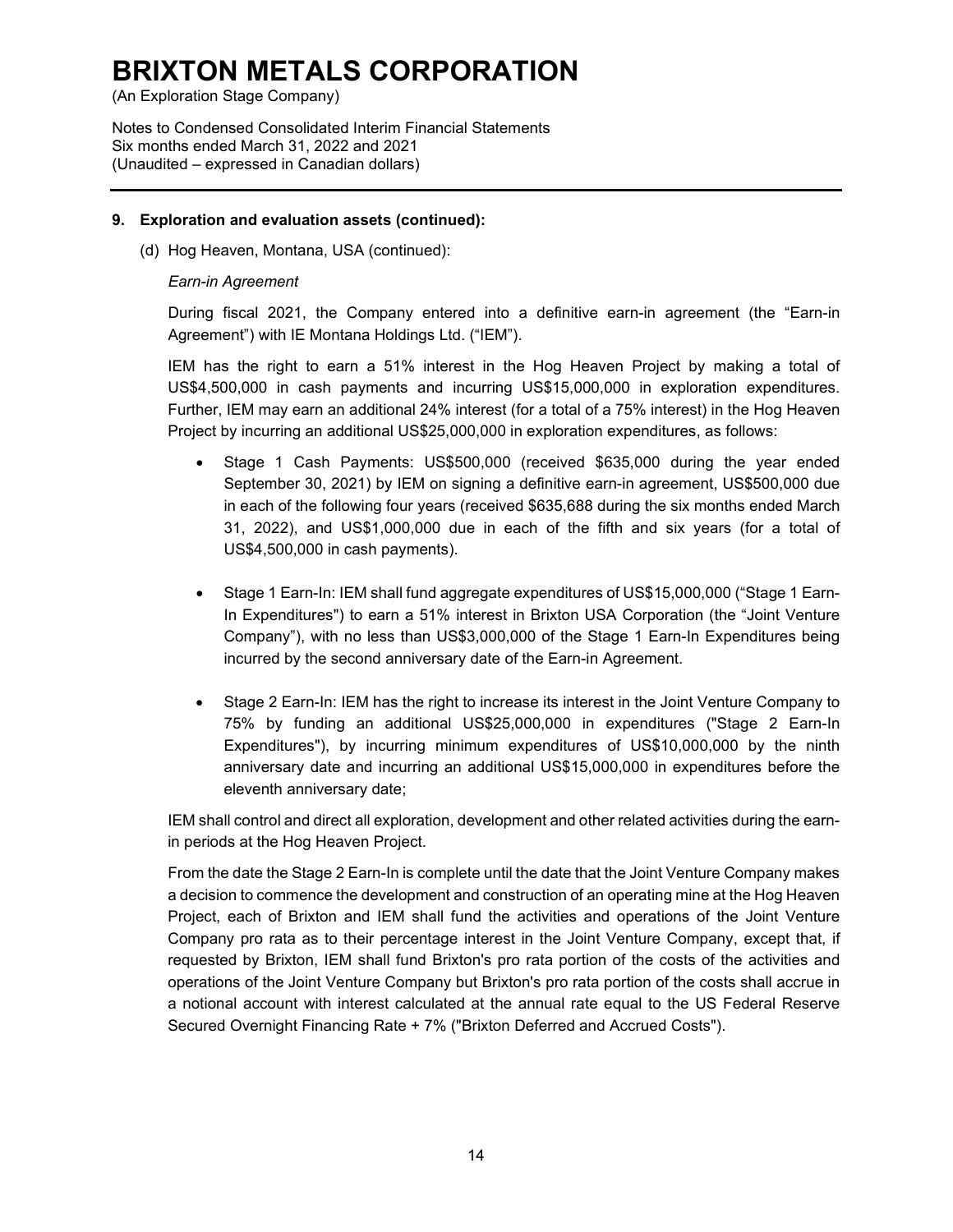(An Exploration Stage Company)

Notes to Condensed Consolidated Interim Financial Statements Six months ended March 31, 2022 and 2021 (Unaudited – expressed in Canadian dollars)

### **9. Exploration and evaluation assets (continued):**

(d) Hog Heaven, Montana, USA (continued):

### *Earn-in Agreement (continued)*

At the date a construction decision is made, the Brixton Deferred and Accrued Costs shall become due and payable to IEM, and shall be paid within 12 months of the date a construction decision is made, failing which Brixton shall be subject to dilution pursuant to a standard dilution calculation. If a party's interest in the Joint Venture Company is diluted below 10% percent, then the shares of the Joint Venture Company held by such party shall be cancelled and its shareholding interest converted into a 2.0% NSR.

IEM is not obligated to make or fund any expenditures under the Earn-in Agreement and may cease making payments at any time. If IEM completes the Stage 1 Earn-In but elects not to proceed with the Stage 2 Earn-In, IEM will transfer to the Company a 2% interest in the Joint Venture Company, such that the interests are 49% IEM and 51% Brixton, and the Company shall retain a right of first offer to purchase all of IEM's interest.

#### (e) Expenditures:

|                                 | <b>Thorn</b><br><b>Property</b><br>BC, Canada |    | Langis<br>Property<br>ON, Canada | <b>Atlin</b><br>Property<br>BC, Canada | <b>Hog Heaven</b><br>Property<br>Montana, USA | Total     |
|---------------------------------|-----------------------------------------------|----|----------------------------------|----------------------------------------|-----------------------------------------------|-----------|
| Six months ended March 31, 2022 |                                               |    |                                  |                                        |                                               |           |
| Analysis                        | \$<br>137.761                                 | \$ |                                  | \$<br>4.467                            | \$<br>\$                                      | 142,228   |
| Camp and general                | 144.034                                       |    | 23,450                           | 79,001                                 | 33                                            | 246,518   |
| Community relations             | 44.805                                        |    | 26,127                           |                                        |                                               | 70,932    |
| Field supplies and rentals      | 154,711                                       |    | 4,631                            | 30                                     |                                               | 159,372   |
| Field transportation            | 4,433                                         |    | 13,110                           |                                        | 96                                            | 17,639    |
| Geological consulting           | 70,361                                        |    | 14,520                           | 7,848                                  |                                               | 92,729    |
| Geophysics and metallurgy       | 20,000                                        |    | 99,313                           |                                        |                                               | 119,313   |
| Maps, orthos, and reports       | 75,540                                        |    |                                  |                                        |                                               | 75,540    |
| Permitting                      | 944                                           |    |                                  | 900                                    | 202                                           | 2,046     |
| Recoveries                      |                                               |    |                                  |                                        | (7, 558)                                      | (7, 558)  |
| Total for the period            | \$<br>652,589                                 | \$ | 181,151                          | \$<br>92,246                           | \$<br>$(7, 227)$ \$                           | 918,759   |
| Six months ended March 31, 2021 |                                               |    |                                  |                                        |                                               |           |
| Analysis                        | \$<br>197,266                                 | \$ | 234,190                          | \$<br>2.593                            | \$<br>$3.974$ \$                              | 438,023   |
| Camp and general                | 144,326                                       |    | 185,126                          | 21,924                                 | 26,109                                        | 377,485   |
| Community relations             | 35,375                                        |    | 32,434                           |                                        |                                               | 67,809    |
| <b>Drilling</b>                 | 113,356                                       |    | 1,275,952                        |                                        |                                               | 1,389,308 |
| Field supplies and rentals      | 188,966                                       |    | 44,265                           |                                        |                                               | 233,231   |
| Field transportation            | 103,581                                       |    | 9,049                            |                                        |                                               | 112,630   |
| Finders fees                    |                                               |    |                                  |                                        | 50.000                                        | 50,000    |
| Geological consulting           | 179,782                                       |    | 156,757                          | 413                                    | 15,647                                        | 352,599   |
| Geophysics and metallurgy       |                                               |    |                                  | 7,350                                  |                                               | 7,350     |
| Maps, orthos, and reports       | 21                                            |    |                                  |                                        |                                               | 21        |
| Permitting                      | 9,837                                         |    |                                  |                                        |                                               | 9,837     |
|                                 |                                               |    |                                  |                                        |                                               |           |
| Total for the period            | \$<br>972,510                                 | S  | 1,937,773                        | \$<br>32,280                           | \$<br>95,730 \$                               | 3,038,293 |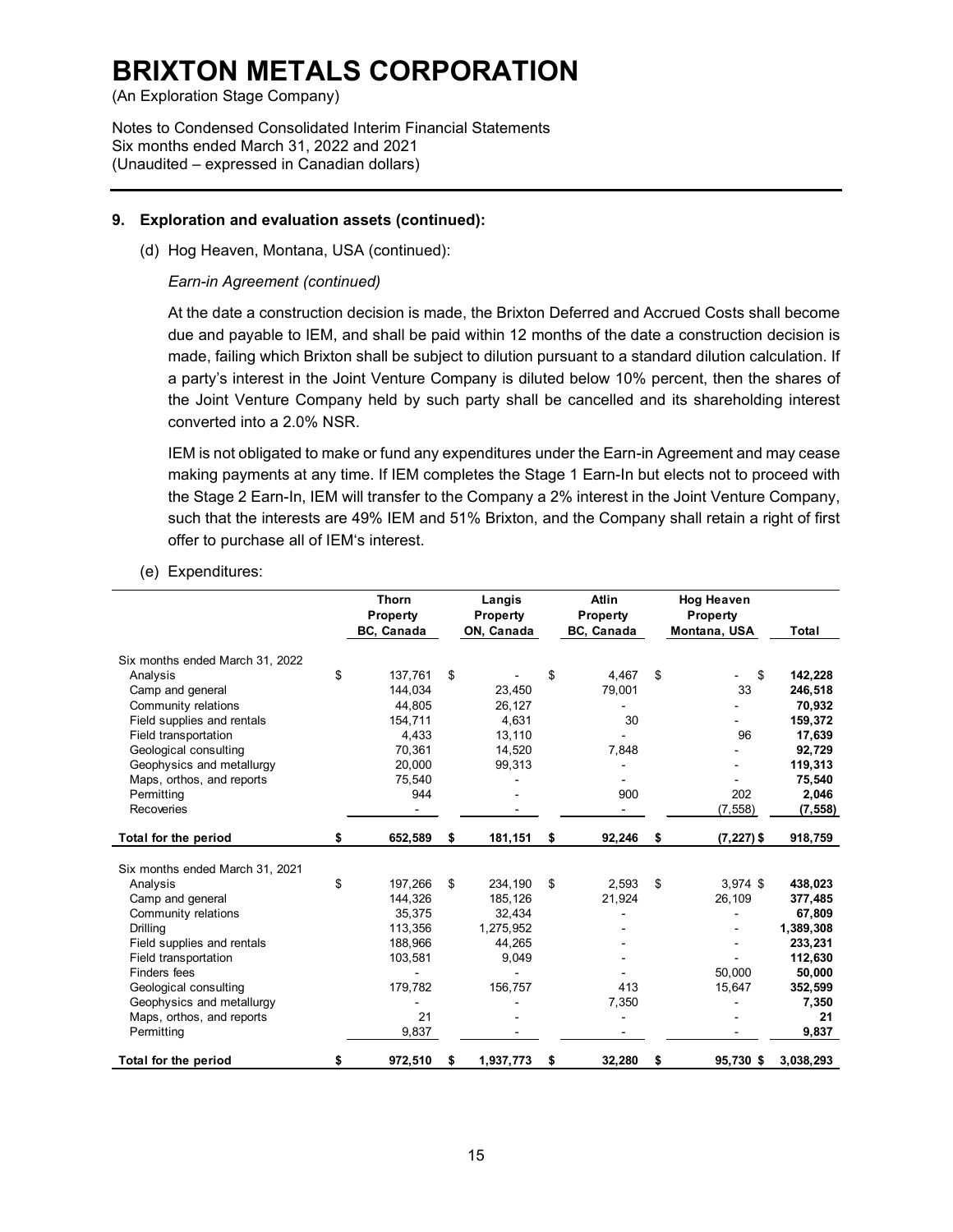(An Exploration Stage Company)

Notes to Condensed Consolidated Interim Financial Statements Six months ended March 31, 2022 and 2021 (Unaudited – expressed in Canadian dollars)

#### **10. Related party transactions:**

During the six months ended March 31, 2022, the Company paid or accrued the following amounts to key management personnel or companies controlled by them:

|                                                                                              | March 31,<br>2022       |     | March 31,<br>2021            |
|----------------------------------------------------------------------------------------------|-------------------------|-----|------------------------------|
| Management fees, salaries and professional services<br>Director fees<br>Share-based payments | \$<br>202,650<br>31,500 | \$. | 197,794<br>29,000<br>519,833 |
| Total                                                                                        | 234.150                 | \$. | 746.627                      |

Key management is defined as directors and officers of the Company. Management fees include \$72,450 (2021 - \$70,678) paid or accrued to a company controlled by Director and Officer, and \$130,200 (2021 - \$127,116) paid to another company controlled by a Director and Officer. Director fees include payments to three independent directors.

As at March 31, 2022, the Company owed \$37,688 (September 30, 2021 - \$202,039) to directors, officers, and companies with a director in common. Amounts due to related parties are non-interest bearing, with no fixed terms of repayments. During the six months ended March 31, 2022, a spouse of a director received \$46,135 (2021 - \$48,715) for administrative services (included in salaries and employee benefits) and \$nil (2021 - \$51,983) for share-based compensation. Amounts prepaid to directors and officers are disclosed in Note 6.

### **11. Lease liabilities:**

The Company entered into an office lease agreement during 2017 that was extended to August 14, 2022, for total undiscounted payments from the date of adoption of \$142,033. Using an annual discount rate of 10%, the Company initially recognized additions to lease liabilities and right-of-use assets of \$125,441.

|                                    | March 31,    | September 30, |
|------------------------------------|--------------|---------------|
|                                    | 2022         | 2021          |
|                                    |              |               |
| Opening balance                    | \$<br>45,273 | \$<br>88,462  |
| Additions                          |              |               |
| Lease accretion                    | 1,553        | 6,501         |
| Payments                           | (25, 637)    | (49,690)      |
|                                    |              |               |
| Lease liabilities                  | 21,189       | 45,273        |
| Lease liabilities, current portion | (21, 189)    | (45, 273)     |
|                                    | \$<br>۰      | \$            |

The following is a reconciliation of the changes in the lease liabilities: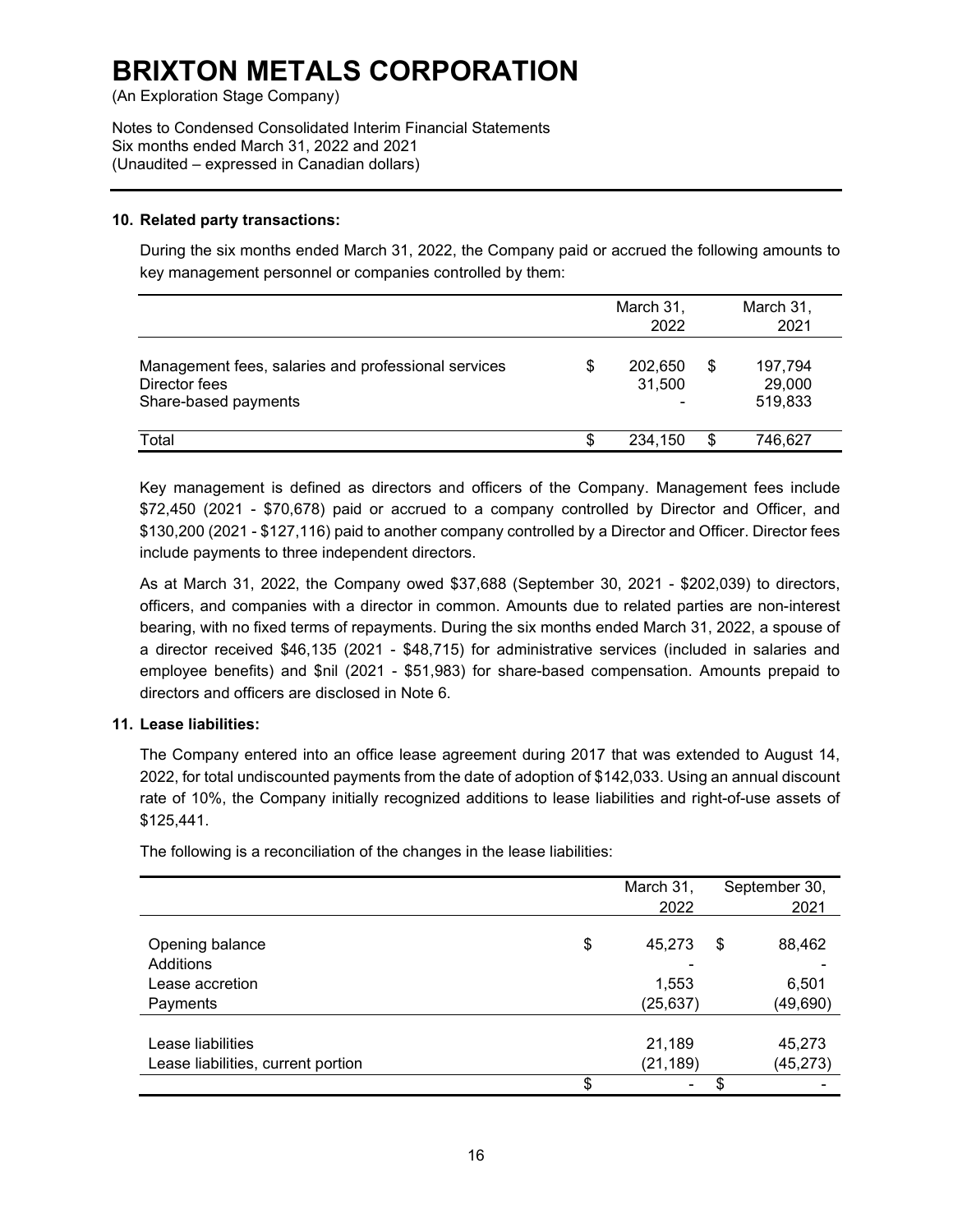(An Exploration Stage Company)

Notes to Condensed Consolidated Interim Financial Statements Six months ended March 31, 2022 and 2021 (Unaudited – expressed in Canadian dollars)

### **12. Share capital:**

(a) Authorized share capital:

Unlimited common shares without par value.

- (b) Issued and outstanding common shares:
	- (*i*) Share issuances:

#### *2022 Private placements*

On December 8, 2021, the Company closed the first tranche of a non-brokered private placement of units and flow-through units of the Company for gross proceeds of \$6,789,100, by issuing:

- 12,005,000 units at a price of \$0.18 per unit, each unit comprising one common share and one common share purchase warrant, entitling the holder to acquire one additional common share at a price of \$0.26 for a period of 36 months from the date of closing; and
- 23,591,000 flow-through units at a price of \$0.20 per flow-through unit, each flow-through unit comprising one flow-through common share and one-half of a common share purchase warrant, entitling the holder to acquire one additional common share at a price of \$0.26 for until December 8, 2023. The Company recognized a flow-through premium liability of \$471,820, of which \$14,406 was recognized as a recovery on flow-through premium liability during the six months ended March 31, 2022. As at March 31, 2022, the Company's remaining required flow-through expenditures from this issuance on its properties are \$4,230,279.

In connection with the first tranche, the Company paid finders' fees of \$99,252 and issued an aggregate of 503,460 finder's warrants, valued at \$39,737. Each finder's warrant is exercisable for one common share of the Company at an exercise price of \$0.18 until December 8, 2023.

On December 16, 2021, the Company closed the second and final tranche of a non-brokered private placement of units, flow-through units, and charity flow-through units of the Company for gross proceeds of \$5,295,086, by issuing:

- 3,127,110 units at a price of \$0.18 per unit, each unit comprising one common share and one common share purchase warrant, entitling the holder to acquire one additional common share at a price of \$0.26 until December 16, 2025;
- 10,150,000 flow-through units at a price of \$0.20 per flow-through unit, each flow-through unit comprising one flow-through common share and one-half of a common share purchase warrant, entitling the holder to acquire one additional common share at a price of \$0.26 until December 16, 2024; and
- 11,029,414 charity flow-through units at a price of \$0.245 per flow-through unit, each flowthrough unit comprising one flow-through common share and one common share purchase warrant, entitling the holder to acquire one additional common share at a price of \$0.26 until December 16, 2025.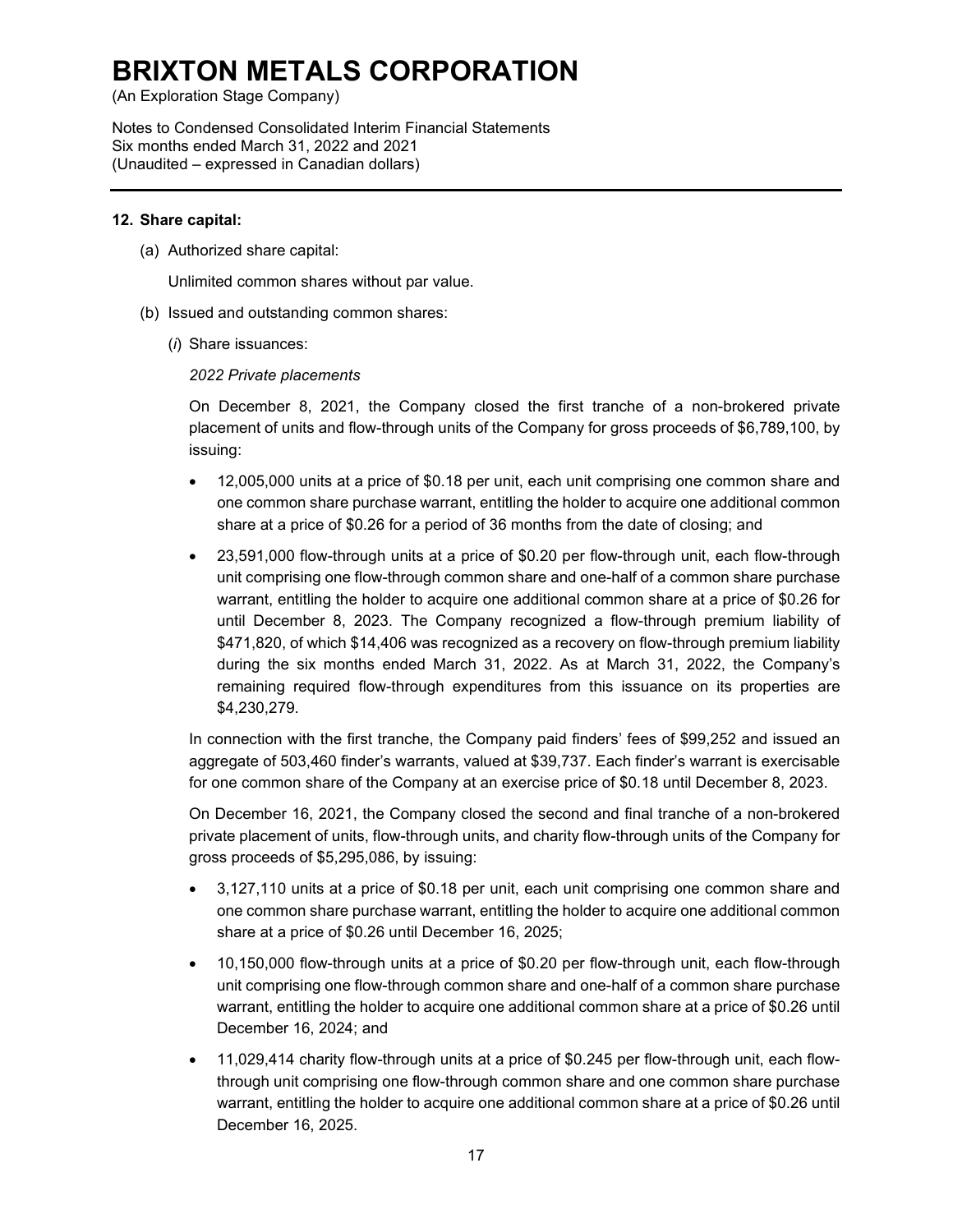(An Exploration Stage Company)

Notes to Condensed Consolidated Interim Financial Statements Six months ended March 31, 2022 and 2021 (Unaudited – expressed in Canadian dollars)

#### **12. Share capital (continued):**

- (b) Issued and outstanding common shares (continued):
	- (*i*) Share issuances (continued):

### *2022 Private placements (continued)*

The Company recognized a flow-through premium liability on the 10,150,000 flow-through units of \$203,000, of which \$nil was recognized as a recovery on flow-through premium liability during the six months ended March 31, 2022. As at March 31, 2022, the Company's remaining required flow-through expenditures from this issuance on its properties are \$2,030,000.

The Company recognized a flow-through premium liability on the 11,029,414 charity flowthrough units of \$716,912, of which \$nil was recognized as a recovery on flow-through premium liability during the six months ended March 31, 2022. As at March 31, 2022, the Company's remaining required flow-through expenditures from this issuance on its properties from this issuance are \$2,702,206.

In connection with the second tranche, the Company paid finders' fees of \$46,632 and issued an aggregate of 1,022,237 finder's warrants, valued at \$80,582. Each finder's warrant is exercisable for one common share of the Company at an exercise price of \$0.18 until December 16, 2024.

The Company valued the warrants included as part of the units issued at \$599,025 based on the residual value method.

#### *2021 Private placements*

On November 3, 2020, the Company closed a private placement by issuing 8,510,638 common share units at a price of \$0.235 for gross proceeds of \$2,000,000. Each unit was comprised of one common share of the Company and one common share purchase warrant entitling the holder thereof to acquire one common share of the Company at a price of \$0.35 until November 3, 2023.

On November 19, 2020, the Company closed a non-brokered private placement of flow-through common shares for gross proceeds of \$4,461,121, by issuing 12,392,002 flow-through shares at a price of \$0.36 each. In connection with the offering, the Company paid finders' fees of \$137,421 and issued an aggregate of 381,724 finder's warrants valued at \$59,657. Each finder's warrant is exercisable for one common share of the Company at an exercise price of \$0.36 until November 18, 2022. In addition to finders' fees, the Company incurred additional closing costs of \$11,499 in connection with the offering.

The Company recognized a flow-through premium liability of \$991,360, of which the \$698,232 and \$3,848 were recognized as recoveries on flow-through premium liability during the year ended September 30, 2021, and the six months ended March 31, 2022, respectively.

As at March 31, 2022, the Company's remaining required flow-through expenditures from this issuance on its properties are \$1,165,739.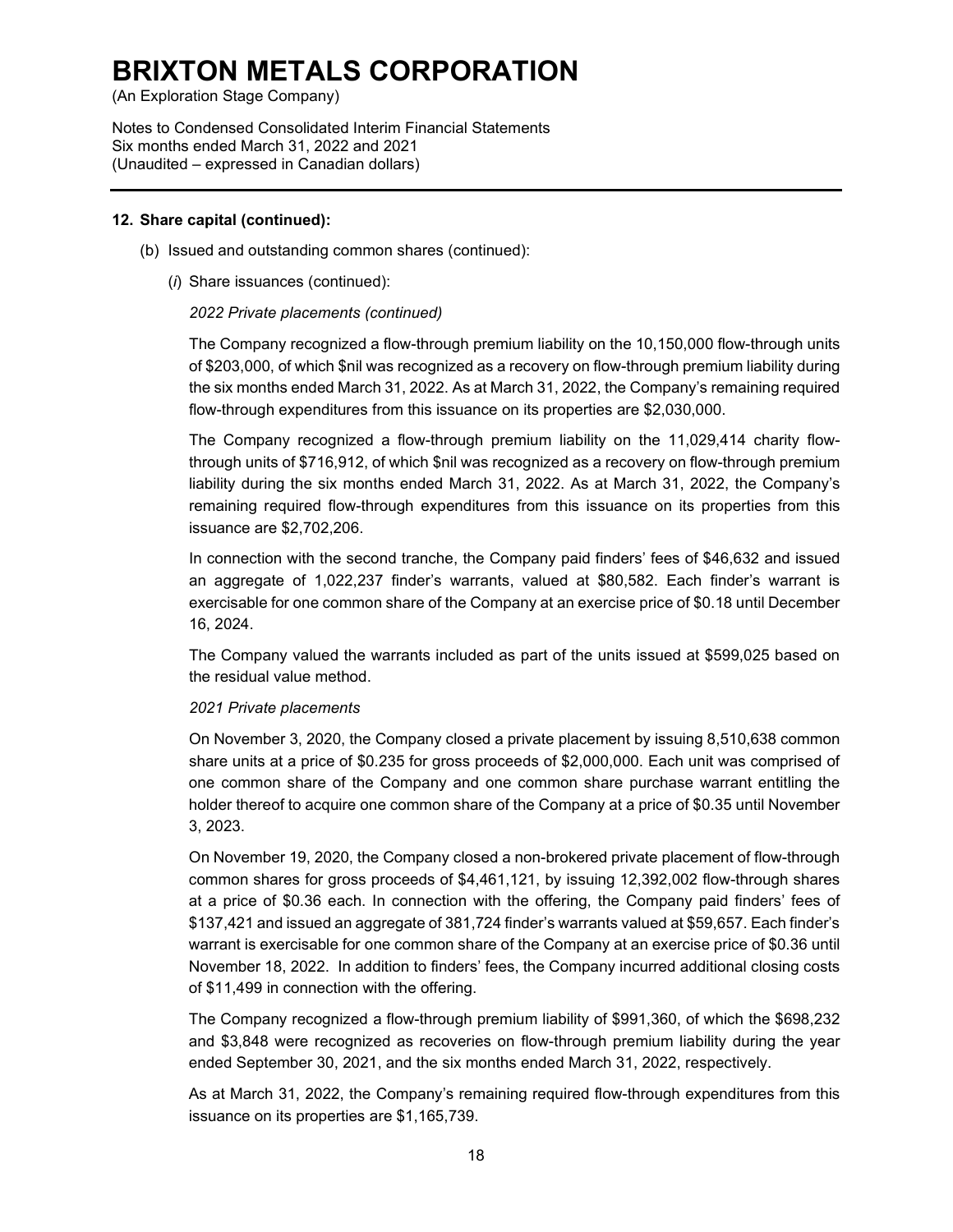(An Exploration Stage Company)

Notes to Condensed Consolidated Interim Financial Statements Six months ended March 31, 2022 and 2021 (Unaudited – expressed in Canadian dollars)

#### **12. Share capital (continued):**

- (b) Issued and outstanding common shares (continued):
	- (*i*) Share issuances (continued):

#### *2021 Private placements (continued)*

On December 18, 2020, the Company closed a non-brokered private placement of flow-through common shares for gross proceeds of \$504,000, by issuing 1,400,000 flow-through shares at a price of \$0.36 each. In connection with the offering, the Company paid finders' fees of \$30,240 and issued an aggregate of 84,000 finder's warrants valued at \$11,792. Each finder's warrant is exercisable for one common share of the Company at an exercise price of \$0.36 until December 18, 2022. In addition to finders' fees, the Company incurred additional closing costs of \$50,168 in connection with the offering.

The Company recognized a flow-through premium liability of \$119,000, of which \$9,197 and \$nil were recognized as recoveries on flow-through premium liability during the year ended September 30, 2021 and six months ended March 31, 2022, respectively. As at March 31, 2022, the Company's remaining required flow-through expenditures on its properties are \$465,048.

#### (c) Warrants:

|                   |                  |            | <b>Weighted average</b> |
|-------------------|------------------|------------|-------------------------|
|                   | Weighted average | Number of  | remaining contractual   |
| Expiry date       | exercise price   | warrants   | life in years           |
| 9-Aug-22 \$       | 0.25             | 1,919,462  | 0.36                    |
| 12-Aug-23 \$      | 0.35             | 12,689,000 | 1.37                    |
| 12-Aug-22 \$      | 0.25             | 770.364    | 0.37                    |
| $3 - Nov - 23$ \$ | 0.35             | 8,510,638  | 1.59                    |
| 19-Nov-22 \$      | 0.36             | 381,724    | 0.64                    |
| 18-Dec-22 \$      | 0.36             | 84,000     | 0.72                    |
| $7-Dec-24$ \$     | 0.26             | 12,005,000 | 2.69                    |
| $7 - Dec - 23$ \$ | 0.26             | 11.795.500 | 1.69                    |
| $7 - Dec - 23$ \$ | 0.18             | 503.460    | 1.69                    |
| 15-Dec-24 \$      | 0.26             | 3,127,110  | 2.71                    |
| 15-Dec-23 \$      | 0.26             | 5,075,000  | 1.71                    |
| 15-Dec-24 \$      | 0.26             | 11,029,414 | 2.71                    |
| 15-Dec-23 \$      | 0.18             | 1,022,237  | 1.71                    |
|                   | \$<br>0.29       | 68,912,909 | 1.95                    |

As at March 31, 2022, the following warrants were outstanding: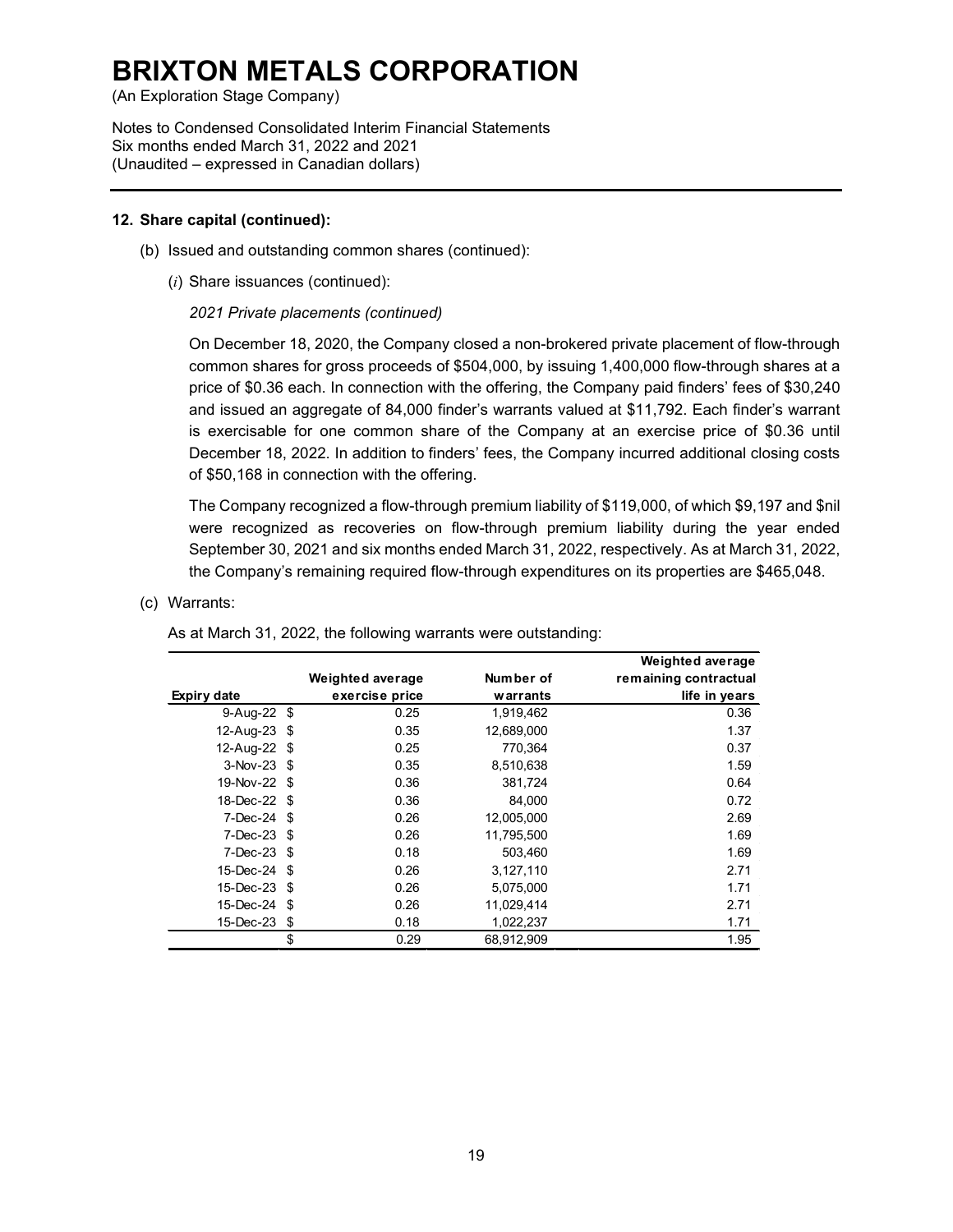(An Exploration Stage Company)

Notes to Condensed Consolidated Interim Financial Statements Six months ended March 31, 2022 and 2021 (Unaudited – expressed in Canadian dollars)

### **12. Share capital (continued):**

(c) Warrants (continued):

|                             | <b>Number</b> | Weighted average |
|-----------------------------|---------------|------------------|
|                             |               |                  |
|                             | of warrants   | exercise price   |
| Balance, September 30, 2020 | 41,014,556    | \$<br>0.30       |
| Granted                     | 8,976,362     | 0.35             |
| Exercised                   | (2,413,737)   | 0.25             |
| Expired                     | (22,733,449)  | 0.28             |
| Balance, September 30, 2021 | 24,843,732    | \$<br>0.34       |
| Granted                     | 44,557,721    | 0.26             |
| Exercised                   | (57, 925)     | 0.15             |
| Expired                     | (430,619)     | 0.24             |
| Balance, March 31, 2022     | 68.912.909    | \$<br>0.29       |

The fair values of the finders' warrants are estimated using the Black-Scholes option pricing model. The weighted average fair value per finders' warrant granted during the six months ended March 31, 2022, was \$0.08 (2021 - \$0.15). The weighted average assumptions used in the calculation of fair value are as follows:

|                            | March 31, 2022 | March 31, 2021 |
|----------------------------|----------------|----------------|
| Risk-free interest rate    | 1.01%          | 0.26%          |
| <b>Expected volatility</b> | 89.6%          | 111.88%        |
| Expected life of options   | 2.00 years     | 2.00 years     |
| Expected dividend yield    | Nil            | Nil            |
| Forfeiture rate            | Nil            | Nil            |

(d) Share-based payments:

The Board of Directors of the Company has approved a stock plan (the "Plan"), whereby the number of shares issuable under the Plan is limited to 10% of the issued and outstanding shares of the Company. The exercise price of each option shall not be less than the discounted market price of the Company's shares as calculated on the date of grant. An option's maximum term is ten years and shall vest as determined by the Board of Directors. Options granted to investor relations consultants shall vest in stages over 12 months with no more than one-quarter of options vesting in any three-month period.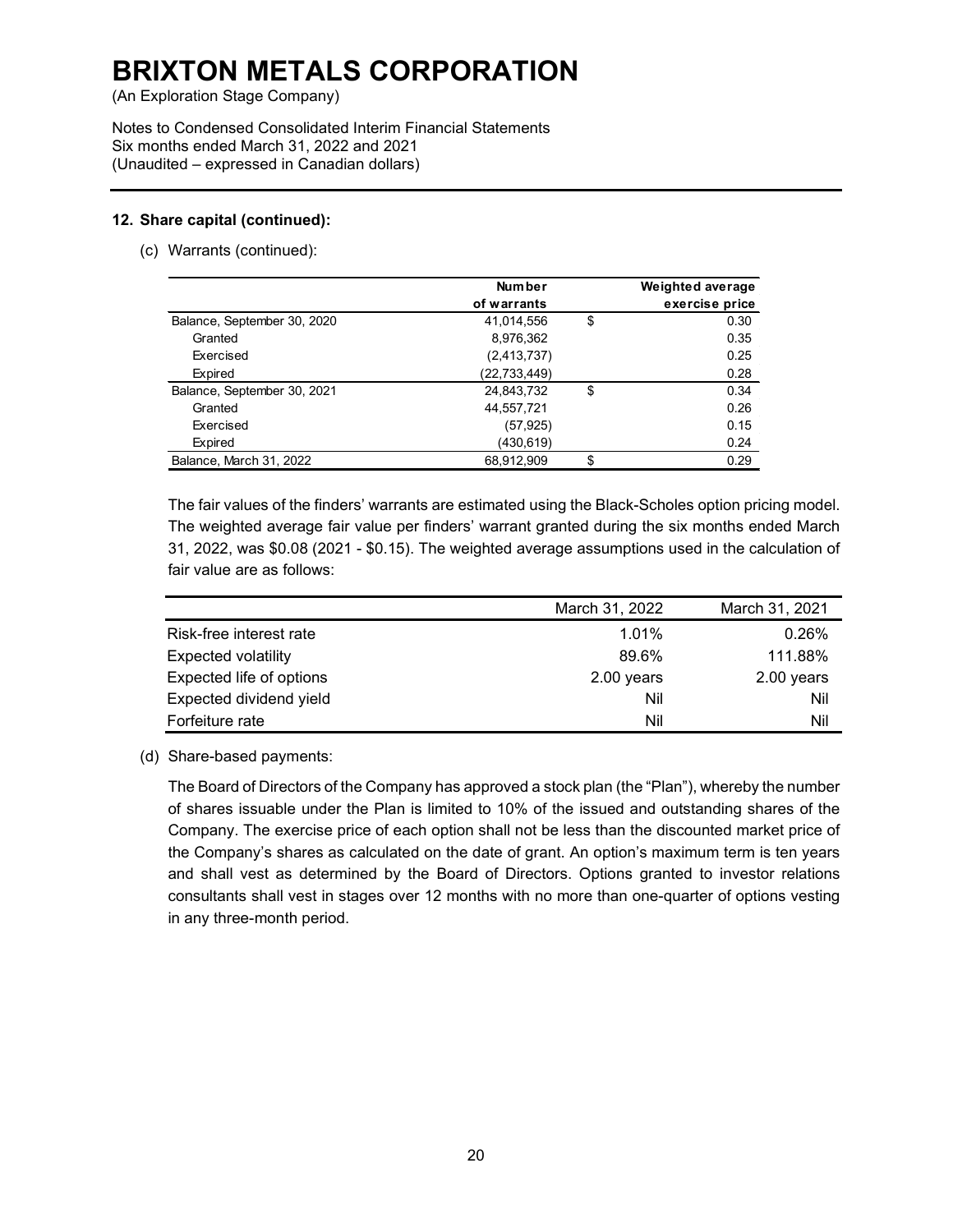(An Exploration Stage Company)

Notes to Condensed Consolidated Interim Financial Statements Six months ended March 31, 2022 and 2021 (Unaudited – expressed in Canadian dollars)

#### **12. Share capital (continued):**

(d) Share-based payments (continued):

The following tables reflect the continuity of stock options for the six months ended March 31, 2022 and year ended September 30, 2021:

| <b>Number</b><br>outstanding |                          |                          |               | Number       | Weighted<br>outstanding average exercise |                    | <b>Weighted average</b><br>remaining contractual |
|------------------------------|--------------------------|--------------------------|---------------|--------------|------------------------------------------|--------------------|--------------------------------------------------|
| Sept 30, 2021                | Granted                  | <b>Exercised</b>         | Cancelled     | Mar 31, 2022 | price per share                          | Expiry date        | life in years                                    |
|                              |                          |                          |               |              |                                          |                    |                                                  |
| 35,000                       | $\blacksquare$           | $\blacksquare$           |               | 35,000       | \$<br>0.14                               | April 7, 2025      | 3.02                                             |
| 1,950,000                    |                          | $\blacksquare$           | -             | 1,950,000    | \$<br>0.70                               | September 12, 2026 | 4.45                                             |
| 975,000                      | $\overline{\phantom{a}}$ | $\overline{\phantom{a}}$ |               | 975.000      | \$<br>0.50                               | April 3, 2027      | 5.01                                             |
| 125,000                      | $\overline{\phantom{a}}$ | $\overline{\phantom{a}}$ |               | 125,000      | \$<br>0.50                               | June 21, 2027      | 5.23                                             |
| 1,575,000                    | $\overline{\phantom{a}}$ | $\overline{\phantom{a}}$ | 15,000        | 1,560,000    | \$<br>0.30                               | January 8, 2028    | 5.78                                             |
| 100,000                      | $\blacksquare$           |                          |               | 100.000      | \$<br>0.21                               | August 1, 2028     | 6.34                                             |
| 1,564,000                    |                          | 5.000                    | 60.000        | 1.499.000    | \$<br>0.15                               | December 17, 2028  | 6.72                                             |
| 3,500,000                    | $\overline{\phantom{a}}$ | ۰                        | 200.000       | 3.300.000    | \$<br>0.30                               | August 27, 2029    | 7.41                                             |
| 2,250,000                    | ٠                        | $\overline{\phantom{a}}$ | 150,000       | 2,100,000    | \$<br>0.17                               | May 5, 2030        | 8.10                                             |
| 3,400,000                    | $\overline{\phantom{a}}$ | ۰                        | 350,000       | 3,050,000    | \$<br>0.26                               | February 3, 2031   | 8.85                                             |
| 15,474,000                   | $\blacksquare$           | 5,000                    | 775,000       | 14,694,000   | \$<br>0.32                               |                    | 6.98                                             |
|                              |                          |                          | (Exercisable) | 14.694.000   | \$<br>0.32                               |                    |                                                  |
| <b>Number</b>                |                          |                          |               | Number       | Weighted                                 |                    | Weighted average                                 |
| outstanding                  |                          |                          |               |              | outstanding average exercise             |                    | remaining contractual                            |

| NUIIIDCI      |           |                  |                | NUIIIDCI                | weighted                     |                    | <b><i>INGIUREU AVEIAUS</i></b> |
|---------------|-----------|------------------|----------------|-------------------------|------------------------------|--------------------|--------------------------------|
| outstanding   |           |                  |                |                         | outstanding average exercise |                    | remaining contractual          |
| Sept 30, 2020 | Granted   | <b>Exercised</b> |                | Cancelled Sept 30, 2021 | price per share              | Expiry date        | life in years                  |
|               |           |                  |                |                         |                              |                    |                                |
| 35.000        |           |                  |                | 35,000 \$               | 0.14                         | April 7, 2025      | 3.52                           |
| 2.500.000     |           |                  | 550,000        | 1,950,000 \$            | 0.70                         | September 12, 2026 | 4.95                           |
| 1.175.000     |           |                  | 200.000        | 975,000 \$              | 0.50                         | April 3, 2027      | 5.51                           |
| 175.000       |           |                  | 50.000         | 125,000 \$              | 0.50                         | June 21, 2027      | 5.73                           |
| 1,875,000     |           |                  | 300.000        | 1.575.000 \$            | 0.30                         | January 8, 2028    | 6.28                           |
| 100.000       |           |                  |                | 100.000 \$              | 0.21                         | August 1, 2028     | 6.84                           |
| 1,704,000     | -         | 140.000          | $\blacksquare$ | 1.564.000 \$            | 0.15                         | December 17, 2028  | 7.22                           |
| 3,900,000     |           |                  | 400.000        | 3,500,000 \$            | 0.30                         | August 27, 2029    | 7.91                           |
| 2.250.000     |           | -                |                | $2.250.000$ \$          | 0.17                         | May 5, 2030        | 8.60                           |
|               | 3,500,000 |                  | 100.000        | 3.400.000               | \$<br>0.26                   | February 3, 2031   | 9.35                           |
| 13.714.000    | 3.500.000 | 140.000          | 1.600.000      | 15.474.000 \$           | 0.32                         |                    | 7.53                           |
|               |           |                  | (Exercisable)  | 15,474,000              | \$<br>0.32                   |                    |                                |

(e) Shares reserved for issuance (fully diluted):

|                                                                | Number of shares |
|----------------------------------------------------------------|------------------|
| Issued and outstanding at March 31, 2022                       | 257.776.673      |
| Reserved for warrants (Note 12(c))                             | 68,912,909       |
| Reserved for options (Note 12(d))                              | 14,694,000       |
| Shares reserved for issuance (fully diluted) at March 31, 2022 | 341,383,582      |

### **13. Segmented information:**

As at March 31, 2022 the Company currently operates in one segment being the acquisition and exploration and evaluation of resource assets located in British Columbia and Ontario, Canada, and Montana, USA, as described in Note 9.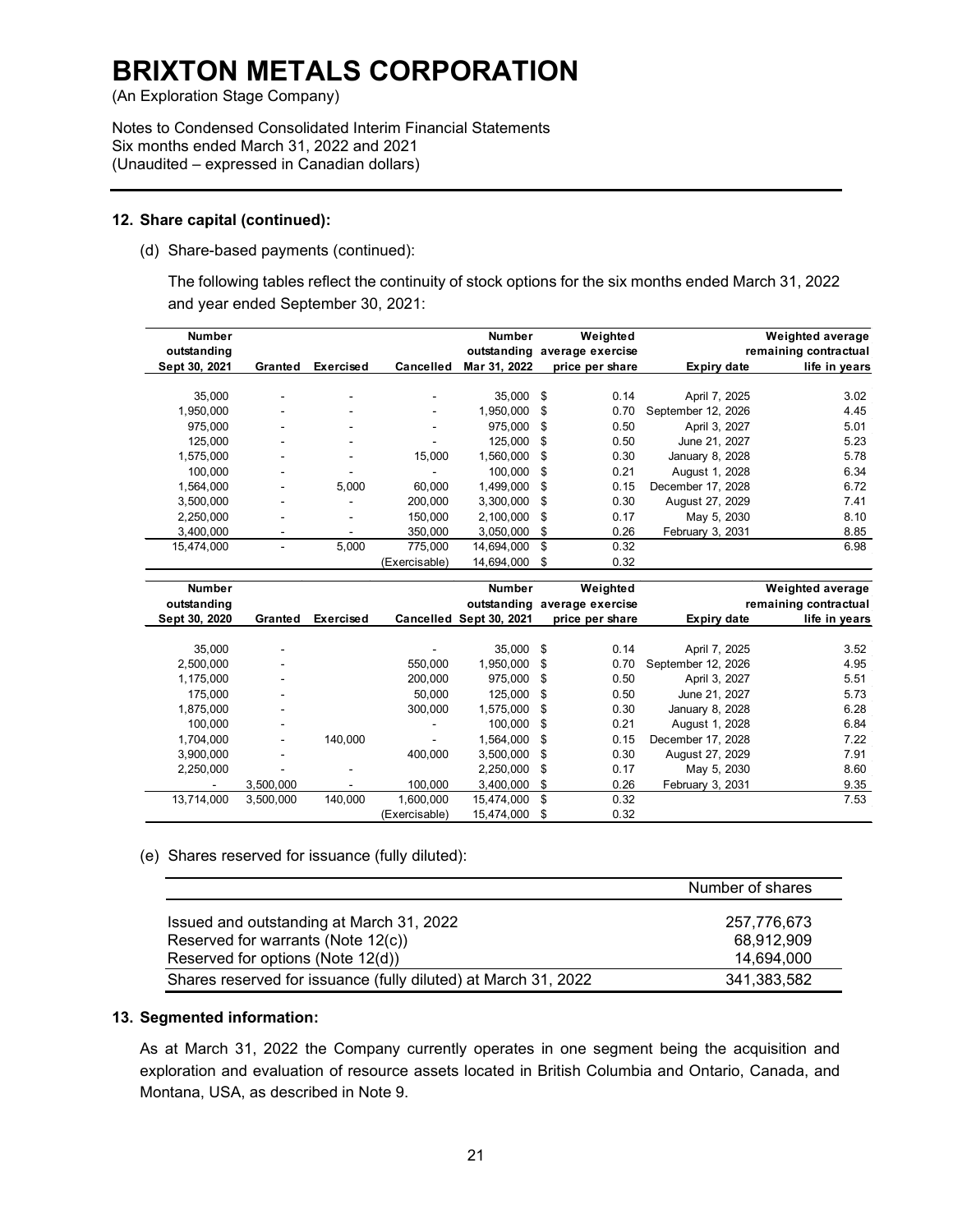(An Exploration Stage Company)

Notes to Condensed Consolidated Interim Financial Statements Six months ended March 31, 2022 and 2021 (Unaudited – expressed in Canadian dollars)

#### **14. Financial instruments and risk management:**

#### *Financial instruments*

The Company's cash and restricted cash is classified at amortized cost. The carrying values of receivables, accounts payable and accrued liabilities, and due to related parties approximate their fair values due to their short terms to maturity.

### *Financial risk factors*

The Company's risk exposures and the impact on the Company's financial instruments are summarized below:

(a) Credit risk:

Credit risk is the risk of loss associated with a counter party's inability to fulfill its payment obligations. The Company's receivables consist of amounts due from a Canadian government agency, and cash and restricted cash are held with a large and stable Canadian chartered bank. Management believes that credit risk related to these amounts is nominal.

(b) Liquidity risk:

The Company's approach to managing liquidity risk is to ensure that it will have sufficient liquidity to meet its liabilities as they fall due. As of March 31, 2022, the Company had cash of \$11,750,177 to settle current liabilities of \$1,812,152. The Company has sufficient cash to settle current liabilities.

(c) Market risk:

Market risk is the risk of loss that may arise from changes in market factors such as interest rates, foreign exchange rates, and commodity and equity prices.

(*i*) Interest rate risk:

The Company has cash balances and no interest-bearing debt. The Company's current policy is to keep larger cash balances invested in investment-grade short-term demand deposit certificates issued by its banking institutions. The Company is nominally exposed to interest rate risk.

(*ii*) Foreign currency risk:

Foreign currency risk is the risk that the fair value or future cash flows of a financial instrument will fluctuate because of changes in foreign currency rates. As at March 31, 2022, the Company had approximately US\$1,040,000 in net monetary assets denominated in US dollars. The Company has determined that a 10% increase or decrease in the US dollar against the Canadian dollar on these instruments, as at March 31, 2022, would result in approximately \$131,000 change to comprehensive loss for the period.